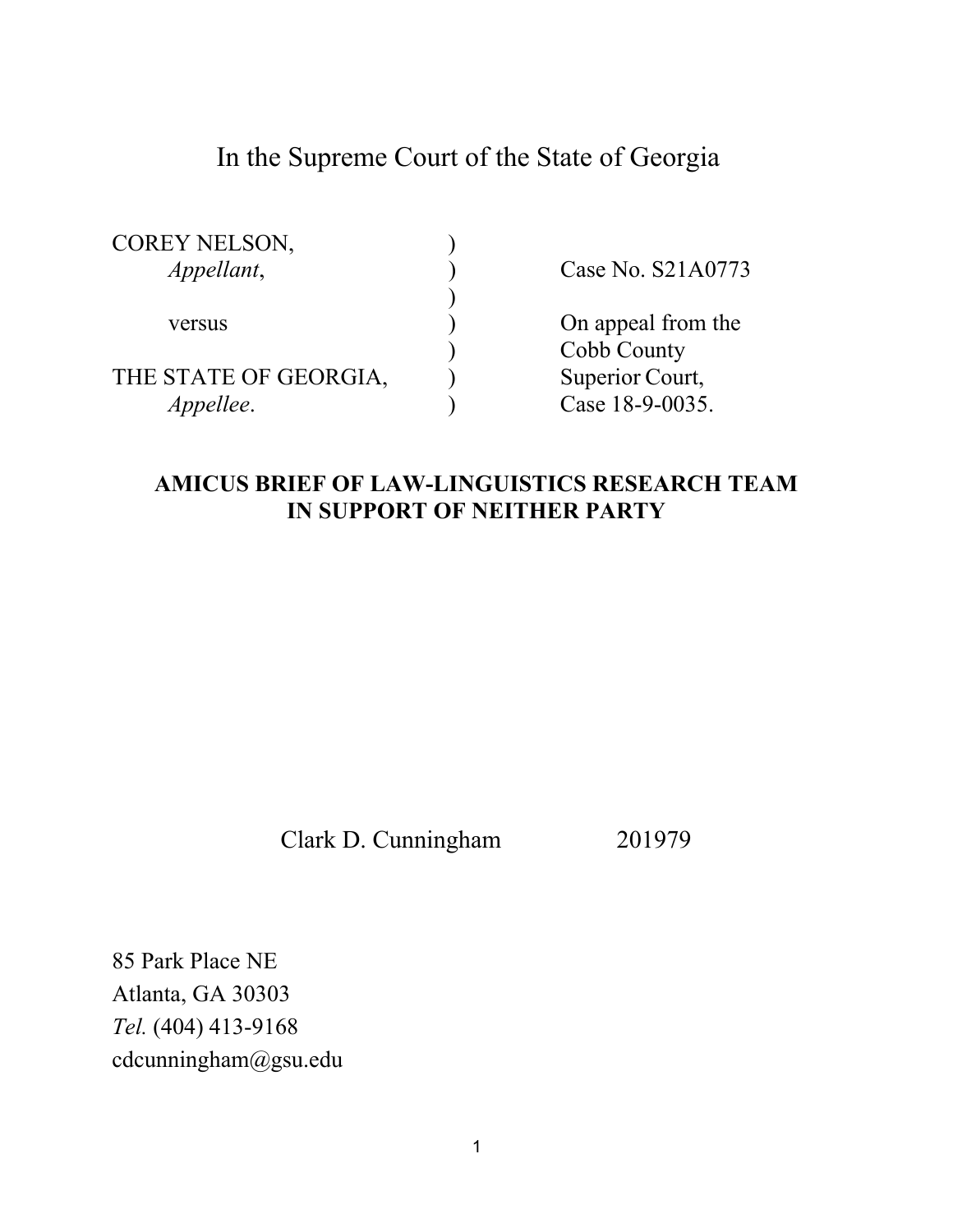# In the Supreme Court of the State of Georgia

| COREY NELSON,         |                    |
|-----------------------|--------------------|
| Appellant,            | Case No. S21A0773  |
|                       |                    |
| versus                | On appeal from the |
|                       | Cobb County        |
| THE STATE OF GEORGIA, | Superior           |
| Court,                |                    |
| <i>Appellee.</i>      | Case 18-9-0035.    |

### **AMICUS BRIEF OF LAW-LINGUISTICS RESEARCH TEAM IN SUPPORT OF NEITHER PARTY**

### **IDENTITY AND INTEREST OF** *AMICI CURIAE*

 Clark D. Cunningham is Professor of Law and the W. Lee Burge Chair in Law & Ethics at the Georgia State University College of Law. He is one of the nation's leading experts on the application of linguistics to the interpretation of legal texts.<sup>1</sup> He is currently teaching for the third time a research seminar at Georgia State on applying linguistic analysis to legal texts. He is the chair of the Association of American Law Schools Section on Law and Interpretation.

 Amanda R. Black and Maria Kostromitina are PhD students in applied linguistics at Northern Arizona University. Megan Wells and Bradford Poston are

<sup>1</sup> *See* Resources on Law & Linguistics, www.clarkcunningham.org/Law-Linguistics.html; Original Meaning of The Constitution: Articles, Briefs and Presentations by Professor Clark D. Cunningham, www.clarkcunningham.org/OriginalMeaning.html.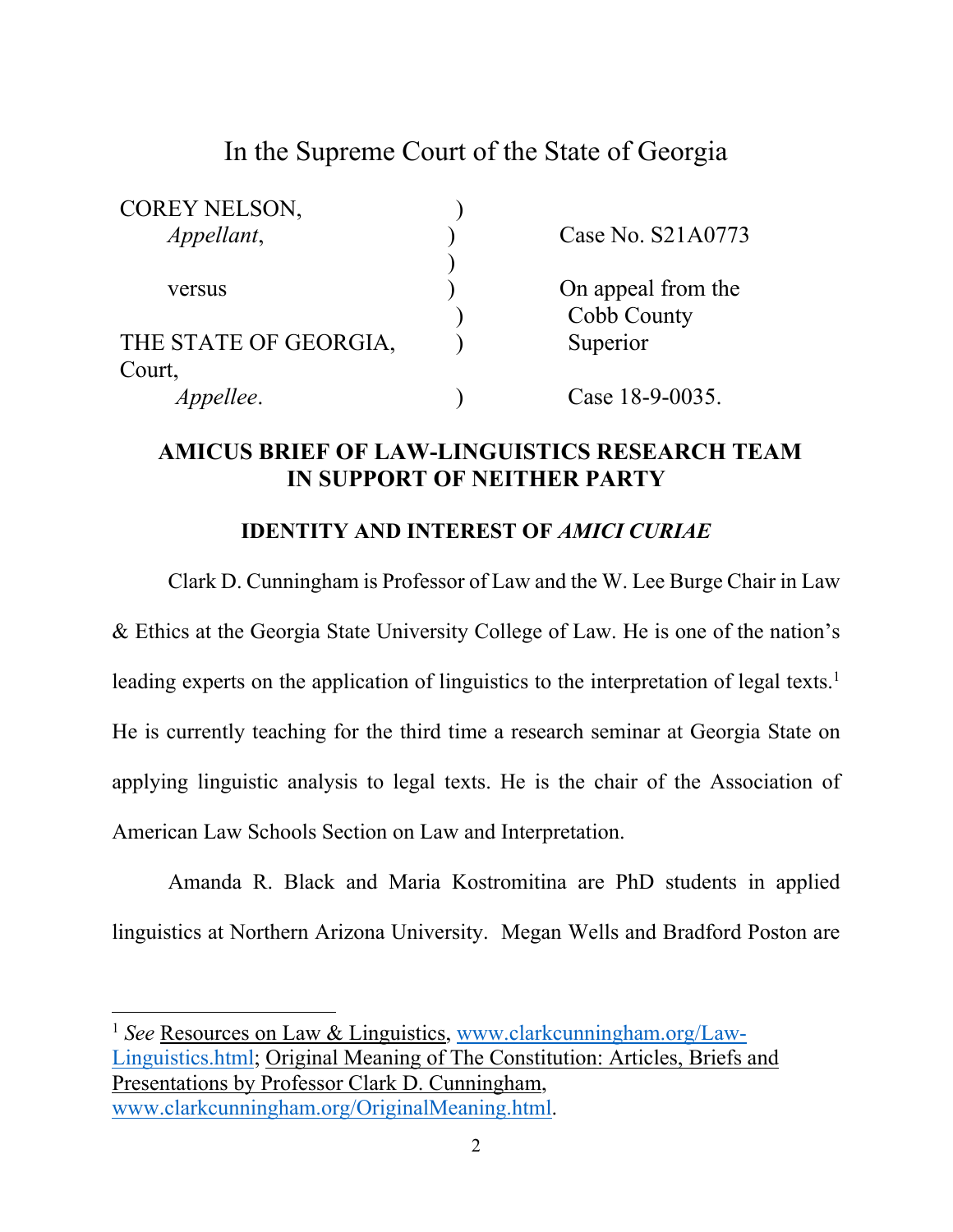upper-level students at the Georgia State University College of Law; they are currently enrolled in Professor Cunningham's research seminar and specifically chose to wrote their final papers on issues raised in this case. This brief is based on the research conducted for their seminar papers, which has been expanded and extended thanks to collaboration with Ms. Black and Ms. Kostromitina.

 The above named will be collectively referred to as the law-linguistics research team ("research team" or "team").

 This brief was entirely authored by *amici curiae*. No other party or their counsel played any role in its preparation, nor did any party or other person contribute money intended to fund the preparation and submission of this brief.

 This *amicus* brief in support of neither party is being filed within 10 days after the brief of appellee was due, and therefore it may be filed without leave of the Court. Rule 23(a).

 In granting the application for interlocutory appeal, this Court stated that it was "particularly concerned" with two questions: (1) when is a search warrant for the contents of an electronic device "executed" under the Fourth Amendment, and (2) was the execution of the search warrants for the contents of Nelson's electronic devices reasonable under the Fourth Amendment?

 The authors of this amicus brief hope to assist the Court in addressing these questions by applying methods of linguistic science to the interpretation of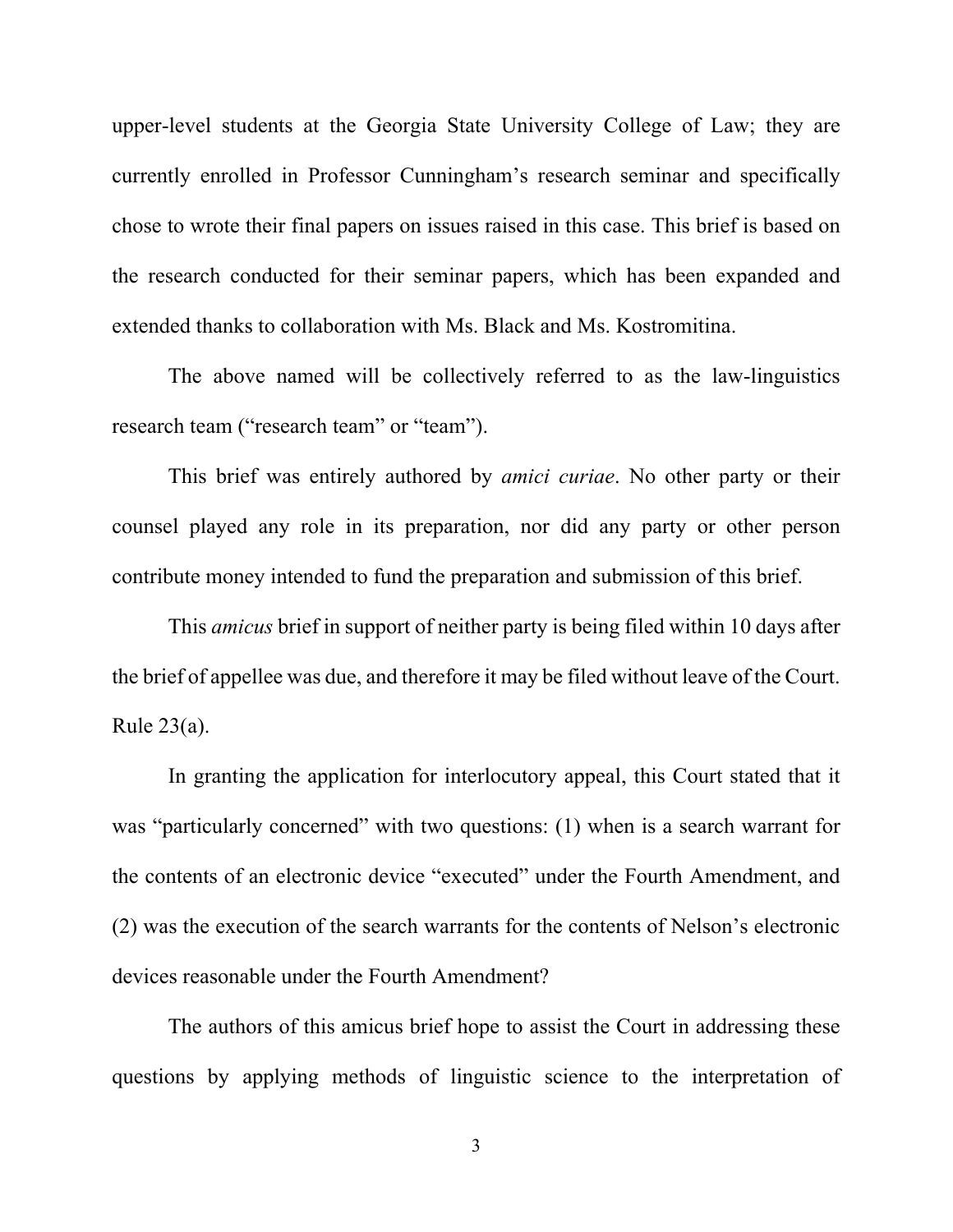"executed" in OCGA  $\S$  17–5–25 (Execution of search warrants) and then analyze how the original public meaning of the Fourth Amendment might be applicable to the search of the contents of an electronic device, in this case a cell phone.

This Court has consistently held that a statute should be construed by giving its words "their plain and ordinary meaning"; the plain language of a statute is the best indication of the Legislature's intent in enacting the statute. O'Neal v. State, 288 Ga. 219, 702 S.E.2d 288, 290 (2010). Discerning ordinary meaning is perhaps even more important when interpreting the United States Constitution: "[t]he Constitution was written to be understood by the voters; its words and phrases were used in their normal and ordinary as distinguished from technical meaning." District of Columbia v Heller, 554 U.S. 570, 576 (2008) (quoting United States v. Sprague, 282 U.S. 716, 731 (1931).

### **The Science of Linguistics Can Provide Evidence of Ordinary Meaning**

 The science of linguistics has made dramatic progress in the past thirty years due to developments in computer technology making it possible to acquire, store, and process large amounts of digitized data representing actual language use. Such a data set is called a corpus (plural: corpora). When properly executed, corpus linguistic research results meet the scientific standards of *generalizability*, *reliability*, and *validity*. Clark D. Cunningham & Jesse Egbert, Using Empirical Data to Investigate the Original Meaning of "Emolument" in the Constitution,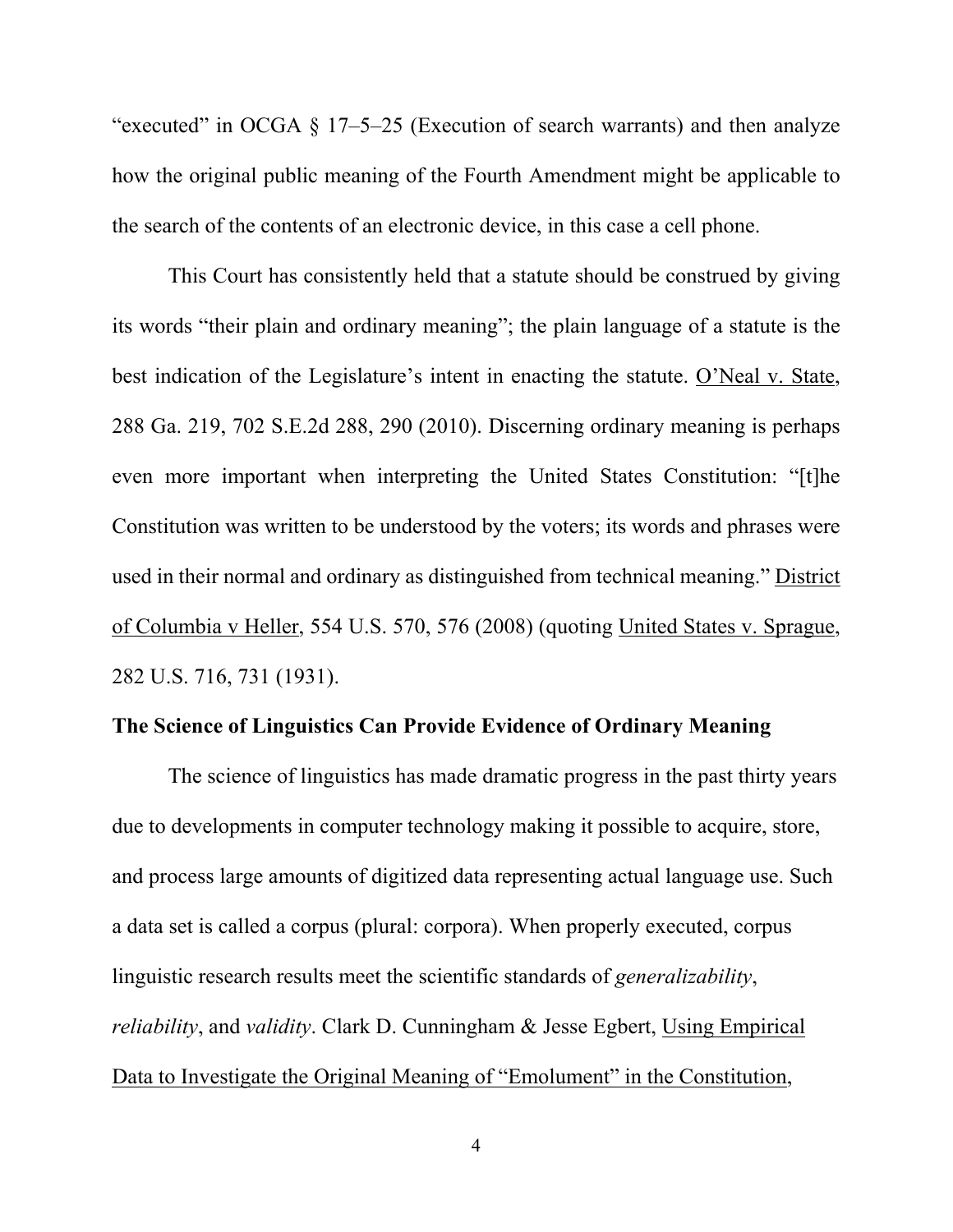#### 36 GA. ST. U. L. REV. 465, 473-75 (2020),

available at https://readingroom.law.gsu.edu/gsulr/vol36/iss5/6.

To meet the standard of *generalizability*, a corpus must be sufficiently large and varied so that it fairly represents the entire population to be studied: (1) writers using American English in the period 1950-1979 when investigating the ordinary meaning of "executed" in OCGA  $\S$  17-5-25, which was enacted in 1966; (2) writers using American English in the Founding Era when investigating the original public meaning of the Fourth Amendment.

*Reliability* is defined as the degree to which a method produces consistent results, allowing a different researcher applying the same method to duplicate the outcome. The use of computers to analyze corpus data provides reliability in the form of stable and consistent results that can be replicated. Thus, the research results presented in this brief can be replicated by anyone with access to the corpus data bases described below and the same analytic tools.<sup>2</sup>

*Validity* refers to how well a method measures results defined by a wellformed research question and how well those results reflect real world patterns. The research team aimed for validity by beginning with observations of systemic feature of real language use, seeking to discover patterns and develop theories from the

<sup>&</sup>lt;sup>2</sup> The corpus web sites primarily used for this brief are fully accessible on the internet either for free or at a nominal cost. Most of the analytical tools used for this brief are also freely available on these corpus web sites.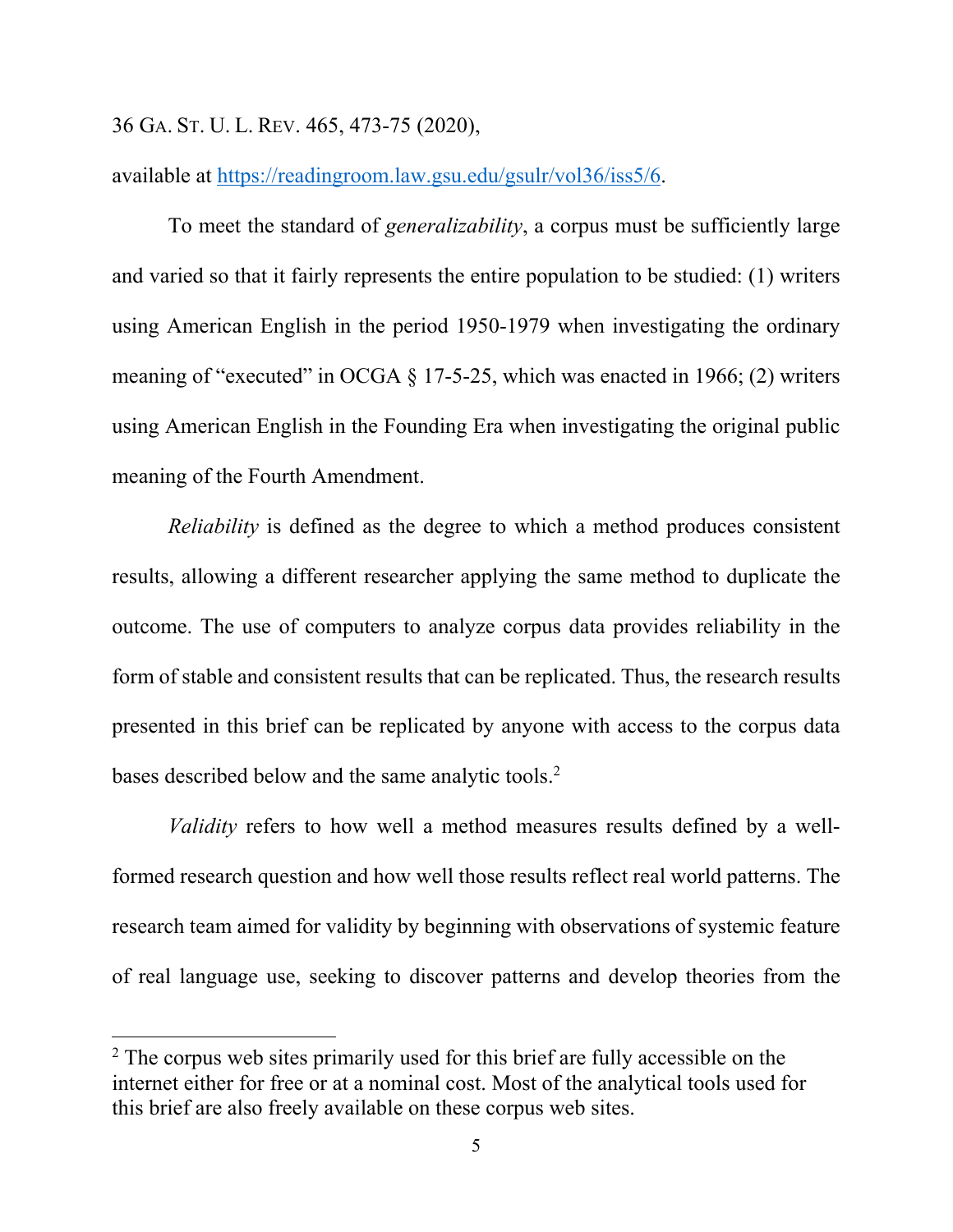ground up, with no preconceptions. At each step the team then developed hypotheses from these observations about the ways relevant words were used and understood that could then be subjected to empirical testing. These hypotheses were then applied to the questions of interpretation presented in this case.

#### **Prior Linguistic Research on the Meanings of "Execute"**

 "*Execute and perform* – what satisfies one but not the other?" asked Justice Antonin Scalia and his co-author Bryan A. Garner in their treatise, Reading Law: The Interpretation of Legal Texts 177 (2012). By assuming that "execute" and "perform" had the same meaning in this provision commonly found in transactional documents, Scalia and Garner characterized this phrase as a purely stylistic "doublet" – like "indemnify and hold harmless" – that was an exception to the "Surplusage Canon" that every word in a legal text is to be given effect. *Id*. at 174- 77.

Jesse A. Egbert, a professor of applied linguistics at Northern Arizona University, and his co-authors, Justice Thomas Rex Lee of the Utah Supreme Court and Zak Lutz, law clerk at the Utah Supreme Court, applied the methods of corpus linguistics to the question posed by Scalia and Garner and produced compelling evidence that "execute" and "perform" have very different meanings in this familiar phrase. Refining Corpus-based Methods for Investigating Questions of Surplusage (unpublished paper) (Sixth Annual Law and Corpus Linguistics Conference Feb 5,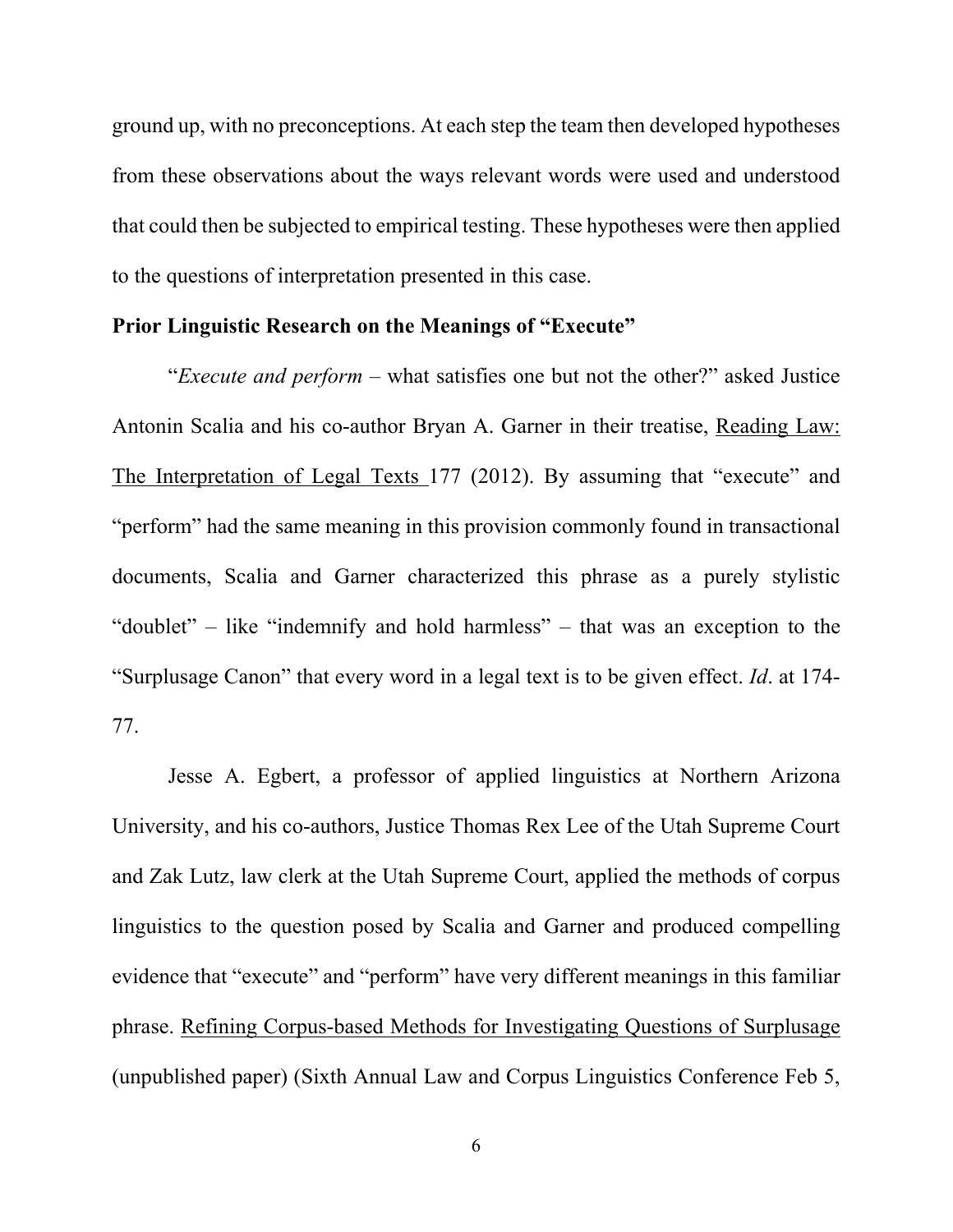2021) (on file with counsel for amici).

The Egbert team searched the Electronic Data Gathering, Analysis, and Retrieval (EDGAR) database, which contains legal filings required by the SEC, such as contracts, beneficial ownership reports, and company bylaws, for "execute and perform" within the last five years. They analyzed their search results against the definitions of "execute" in Black's Law Dictionary: a) "[t]o complete (a contract or duty)" and (b) "[t]o make (a legal document) valid by signing." They found that when the direct object was a document, form or instrument, "execute" was almost always the verb, not "perform," and that the phrase "execute and perform" was never used when a document, form or instrument was the direct object.

They did find this pattern when the phrase was used:

|                     |                 | Number of occurrences |
|---------------------|-----------------|-----------------------|
| execute and perform | the agreement   | 545                   |
| execute and perform | the obligations | 128                   |
| execute and perform | the contract    | 42                    |

The research results produced by the Egbert team suggest that when "execute" is applied to an agreement, contract or legal obligation, an ambiguity may exist as to whether "execute" means for example, to sign the agreement or to complete the agreement. The phrase resolves the ambiguity by adding the word "perform" to make clear that the agreement has been (or is to be) first signed and then completed.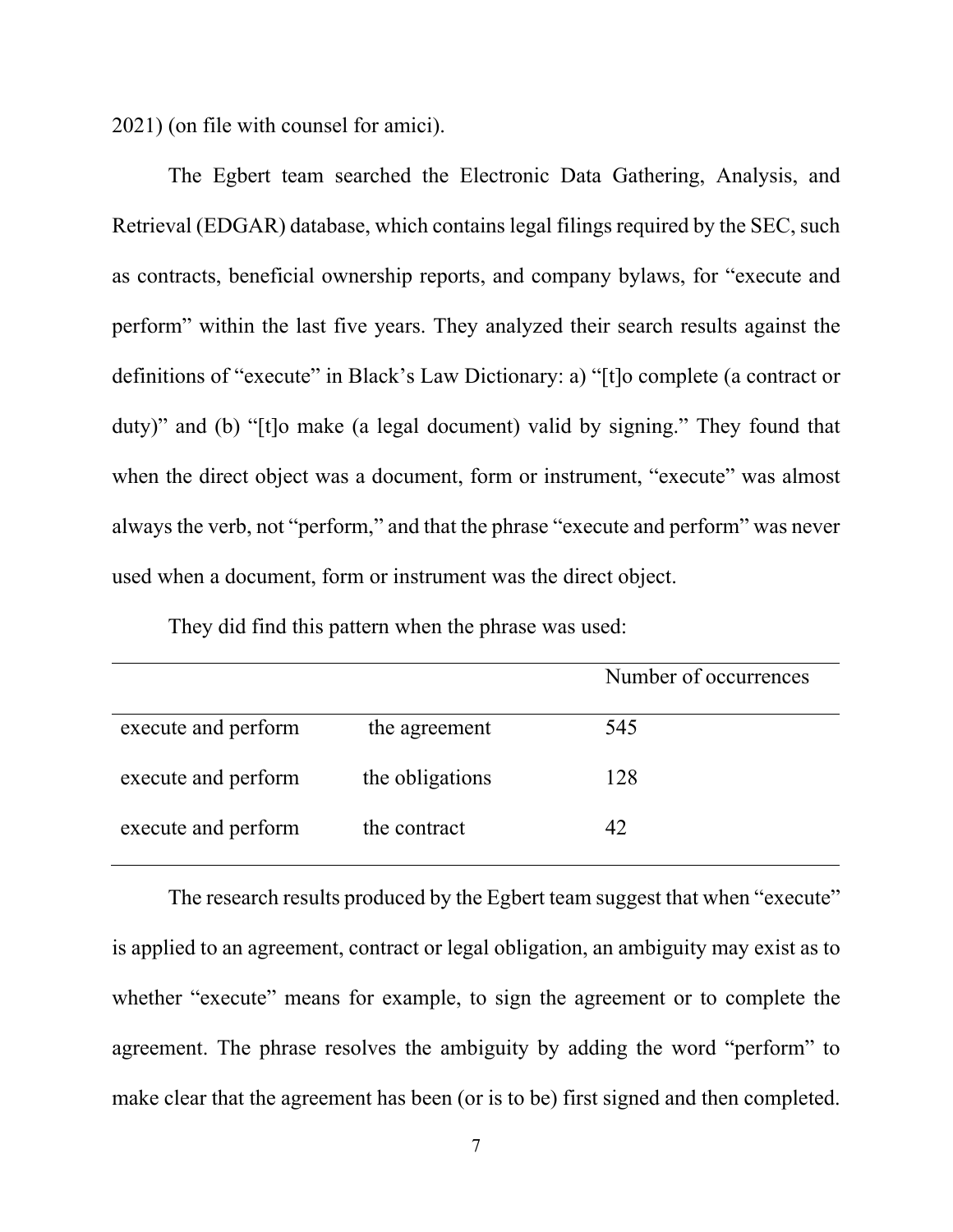### **Ordinary Meanings of "Executed" when OCGA § 17-5-25 was Enacted**

 OCGA § 17-5-25 was enacted in 1966. Therefore, amici began their research into the ordinary meaning of "executed" in OCGA § 17-5-25 by using the Corpus of Historical American English (COHA),<sup>3</sup> which allows retrieval of data by decade. COHA contains more than 475 million words of texts from the 1820s-2010s. The corpus is balanced by genre and decade and contains texts from a wide variety of sources including fiction, magazines, movies, news, nonfiction, and academic texts.

The team conducted a computerized search for every variation on the verb execute<sup>4</sup> (e.g. execute, executes, executing, executed) over three decades: 1950s, 1960s, 1970s. Table 1 provides an overview of the frequency of the verb for these decades.

| <b>Table 1.</b> I requestly of <i>Execute</i> in COTITY in the 1990s, 1900s, and 1970s |       |              |       |               |
|----------------------------------------------------------------------------------------|-------|--------------|-------|---------------|
|                                                                                        | 1950s | <u>1960s</u> | 1970s | <b>Total:</b> |
| execute                                                                                | 98    | 124          | 109   | 331           |
| executes                                                                               | 9     | 13           | 12    | 34            |
| executed                                                                               | 225   | 274          | 284   | 783           |
| executing                                                                              | 40    | 44           | 37    | 121           |
| <b>Total:</b>                                                                          | 372   | 455          | 442   | 1269          |

**Table 1.** Frequency of '*Execute'* in COHA in the 1950s, 1960s, and 1970s

<sup>3</sup> https://www.english-corpora.org/coha/

<sup>4</sup> Italics are used to indicate a word in all its relevant variations; *execute* in this brief thus includes "execute," "executes," "executing" and "executed."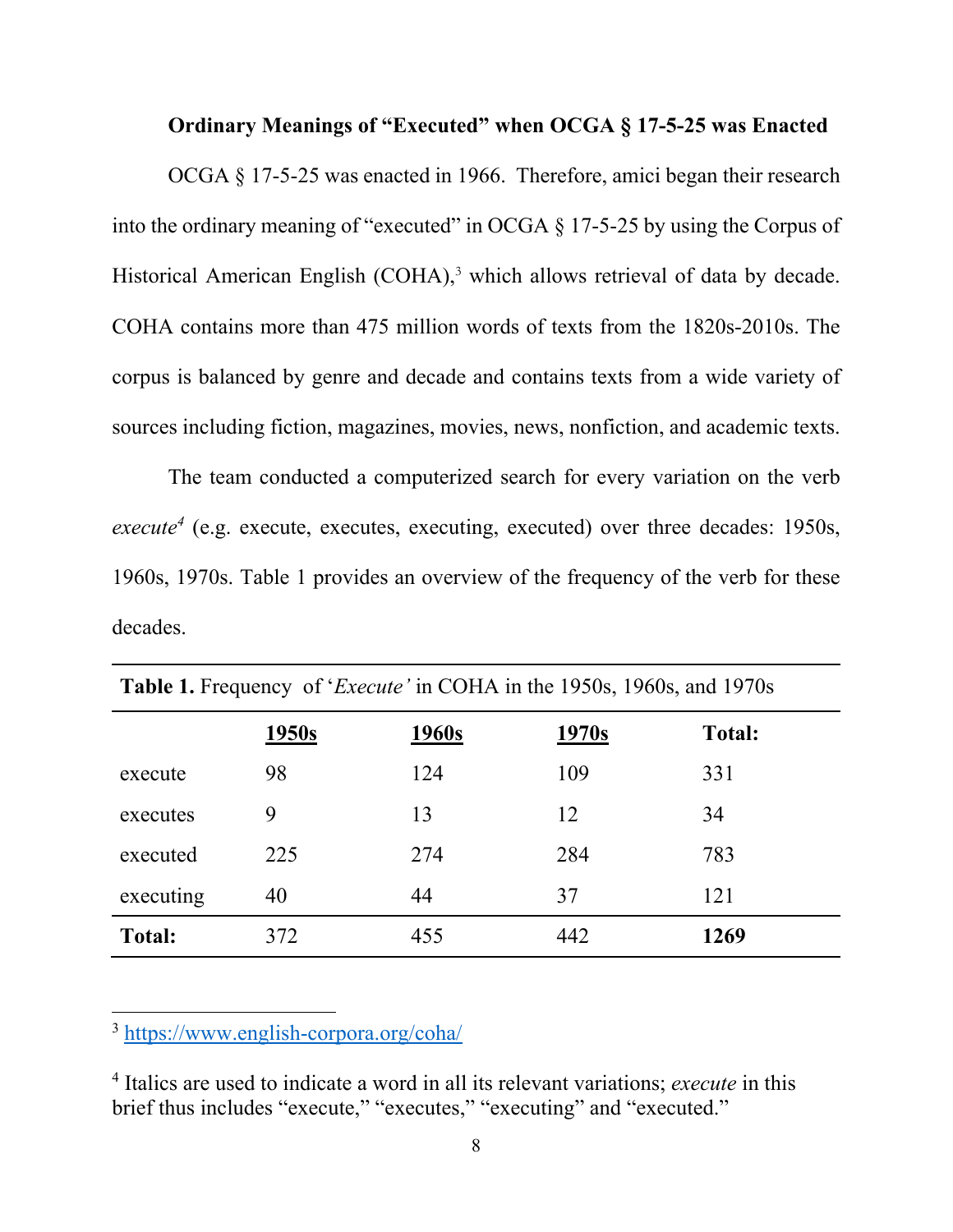The team then manually examined all the instances of "executes" and "executing" and a randomized sample of 50% of the instances of "execute" and "executed."5 The distinction drawn from Black's Law Dictionary used by the Egbert team between (a) to complete or (b) to make a document valid by signing was evaluated against the actual examples. The team found that some examples were readily categorized as "make valid by signing," but that "complete" did not seem to capture the full meaning of "execute" in those examples that did not refer to "signing." The following recurrent patterns were observed:

> "planned and executed" "conceived and executed"

Further examples were found that used similar verbs: designed, devised, decided, formulated, plotted, schemed, set up.

These frequent patterns suggested that "executed" did not mean merely "completed," but rather "carried out according to a previously specified course of action," as well illustrated by this statement: "the people made the decisions and the Government executed the decisions."

<sup>&</sup>lt;sup>5</sup> Basing analysis on a randomized sample is a commonly accepted procedure in corpus linguistics. James Phillips & Jesse Egbert, Advancing Law and Corpus Linguistics: Importing Principles and Practices from Survey and Content Analysis Methodologies to Improve Corpus Design and Analysis. BYU Law Review, 2017(6), 1589. Available at: https://digitalcommons.law.byu.edu/lawreview/vol2017/iss6/12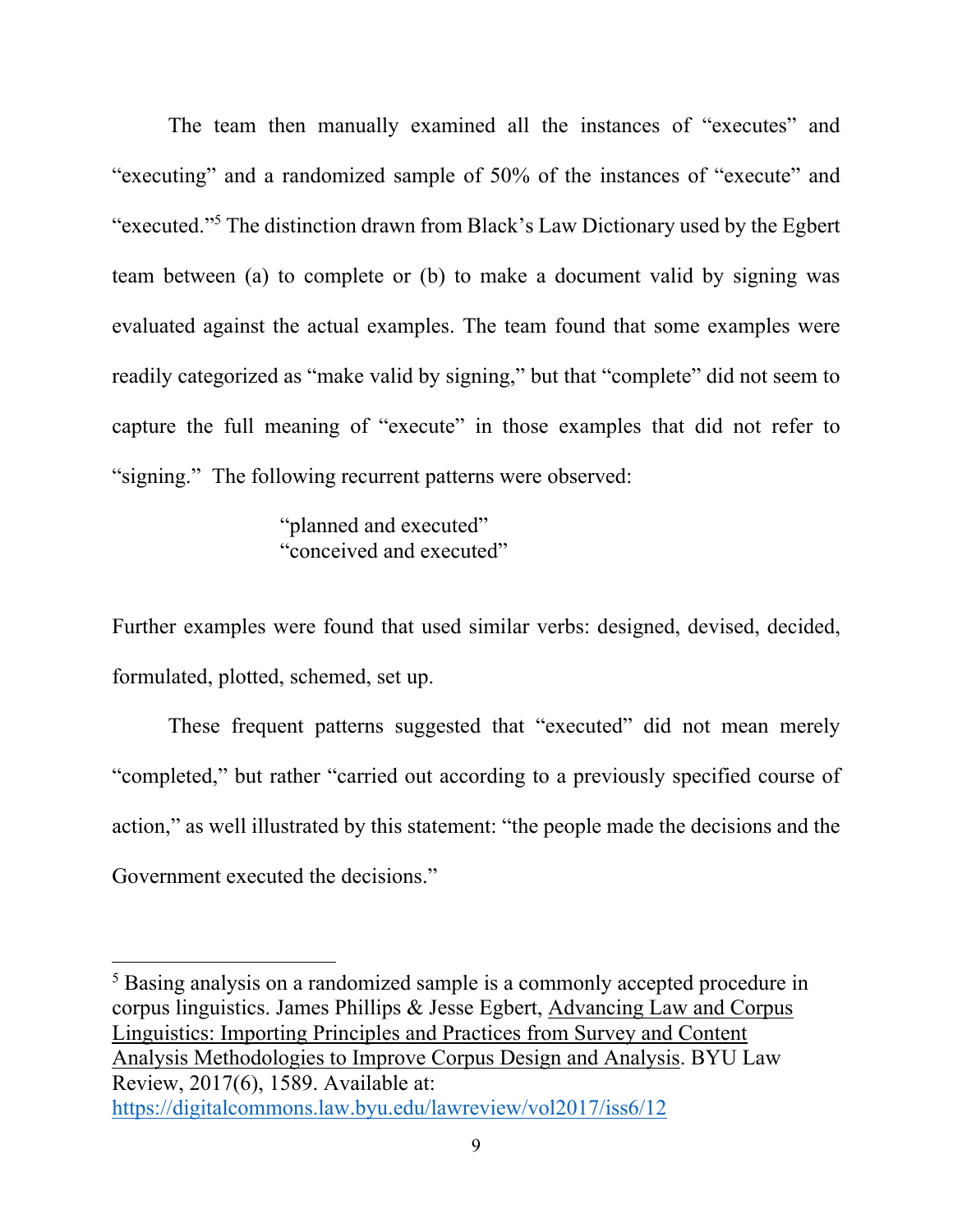The hypothesis was developed that "executed" was used in the 30-year period before and after enactment of OCGA § 17-5-25 in one of three ways:

- $\blacksquare$  Put to death  $(X)$
- $\blacksquare$  Made a document legally enforceable by signing or affixing a seal (S)
- Carried out a previously specified course of action  $(C)$

The two linguist members of the team returned to the same set of previously reviewed lines from COHA,<sup>6</sup> removed "put to death" uses, and applied the hypothesis to the remaining lines. They found that the hypothesis provided a meaningful way to categorize these lines, resulting in the following analysis:

|           | (C) carried out | (S) signed |
|-----------|-----------------|------------|
| Execute   | $94\%$ (140)    | $6\%$ (9)  |
| Executes  | $100\%$ (32)    | $0\%$ (0)  |
| Executing | $96\% (96)$     | $4\%$ (4)  |
| Executed  | $96\% (340)$    | $4\%$ (14) |

The set of lines was then divided into two subsets; without knowing how the linguists had analyzed the lines, law student Wells independently reviewed one subset of 116 lines and Professor Cunningham independently reviewed a different subset of 187 lines. The degree of agreement between the linguists and Wells was

<sup>&</sup>lt;sup>6</sup> All instances of executes and executing and 50% of instances using execute and executed.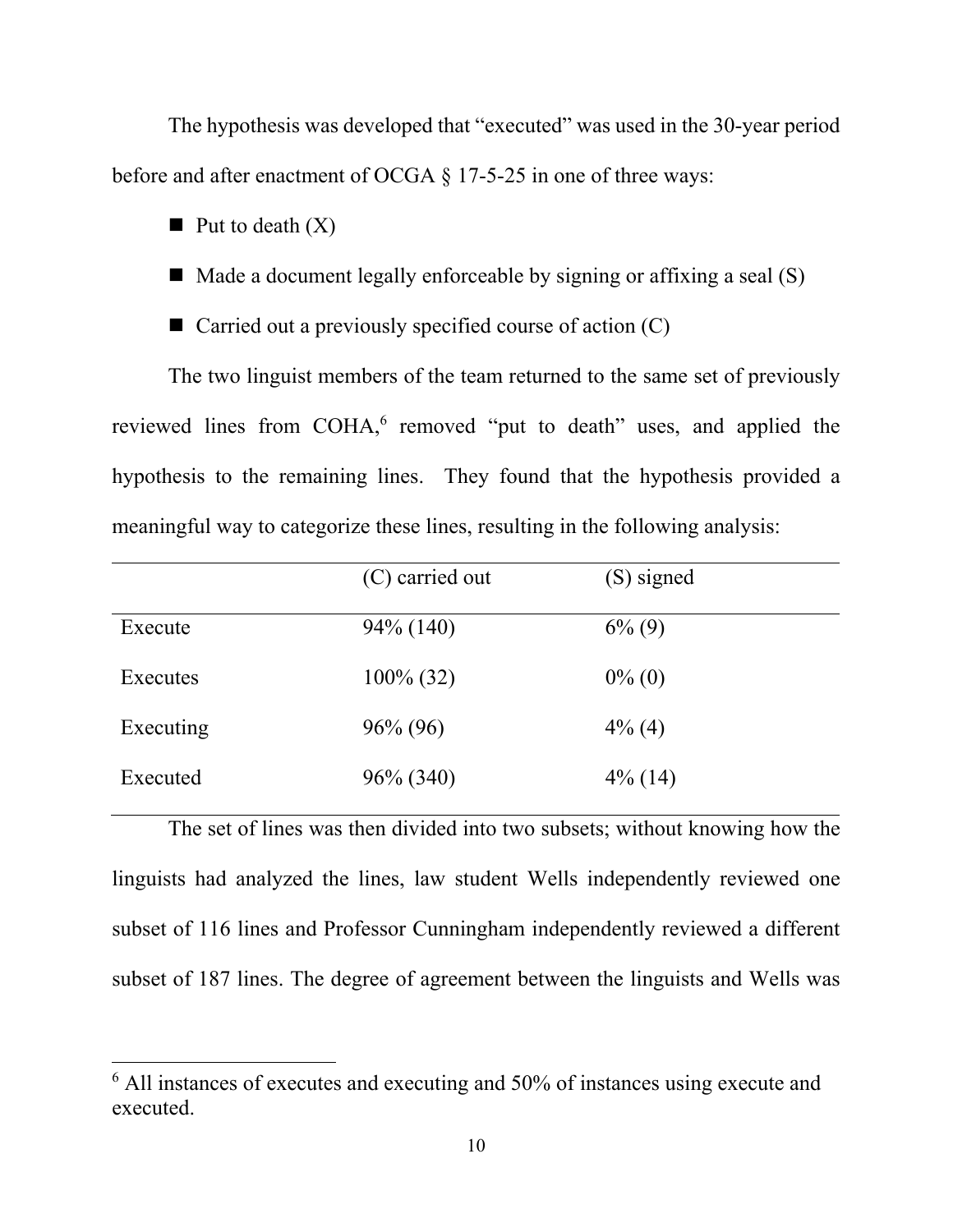89%; the linguists and Professor Cunningham agreed on 99% of the cases.

 The team then investigated whether *execute* might be used differently in Georgia statutes than the ordinary meanings revealed by the COHA search from the era when OCGA § 17-5-25 was enacted. The team had access to a digitized version of the complete current Official Code of Georgia, consisting of over 28,000 texts, which was searched for all four verb forms of *execute*. A total of 1,041 instances of "executed" were found in the Georgia Code; 0 'executes'; 2 'executing'; and 566 of 'execute'. As with the COHA search, the team subsampled these lines: 20% of the occurrences of 'executed' and 'execute." (Both instances of 'executing' were reviewed.) Lines using *execute* as put to death were then excluded, yielding a total of 359 lines for review and analysis.

 As for the lines found in COHA, the hypothesis was applied in a meaningful way to the Georgia Code sample. However, while *execute* (S) was quite rare in COHA (4%), *execute* as "sign a document" was the most frequent use in the Georgia Code sample:

|           | (C) carried out | (S) signed   |
|-----------|-----------------|--------------|
| Execute   | $33\% (50)$     | $67\%$ (100) |
| Executes  | $0\%$           | $0\%$        |
| Executing | $50\%$ (1)      | $50\%$ (1)   |
| Executed  | $21\%$ (43)     | 79% (164)    |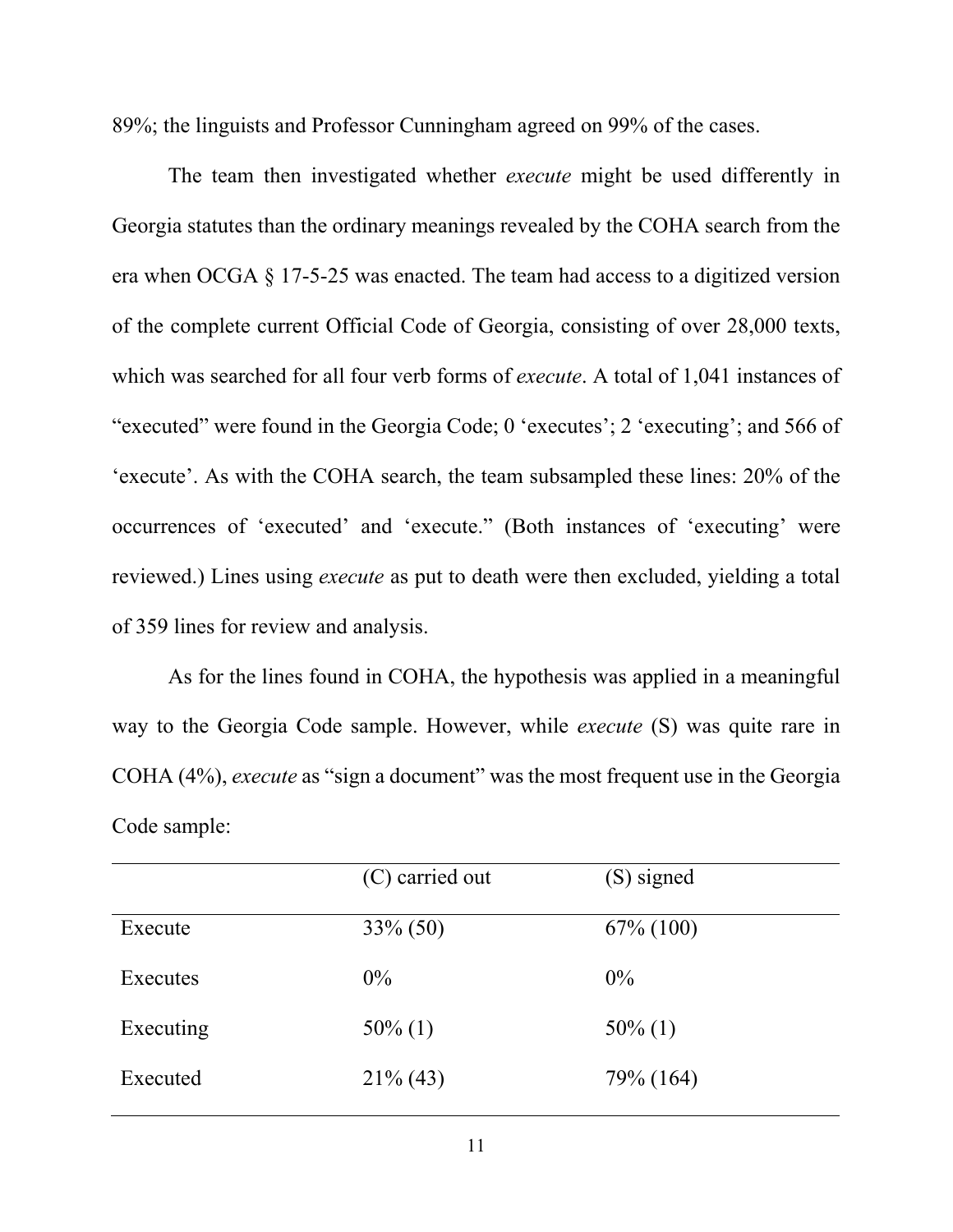The hypothesis about the meanings of *execute* was also tested by searching all instances of adverbs appearing either four words to the right or left of "execute" and "executed" in the Georgia Code corpus, yielding the following results:

| Frequency | Adverb       |  |
|-----------|--------------|--|
|           |              |  |
| 4314      | Duly         |  |
| 2322      | Properly     |  |
| 789       | Fully        |  |
| 609       | Previously   |  |
| 599       | Erroneously  |  |
| 500       | Validly      |  |
| 189       | Faithfully   |  |
| 146       | Lawfully     |  |
| 54        | Actually     |  |
| 35        | Improperly   |  |
| 35        | Imperfectly  |  |
| 32        | Fraudulently |  |
| 28        | Partially    |  |
| 23        | Completely   |  |
| 16        | Illegally    |  |

 The results showed a high frequency of adverbial modification evaluating the process of execution. The two most frequent adverbs (by far) seemed to measure execution against a specified course of action: "duly executed" and "properly executed." The occurrences of "partially executed," "actually executed," and "completely executed" indicate that execution was being evaluated as to whether the course of action had been completed.

Finally, the team turned its attention specifically to Article 2 (Searches with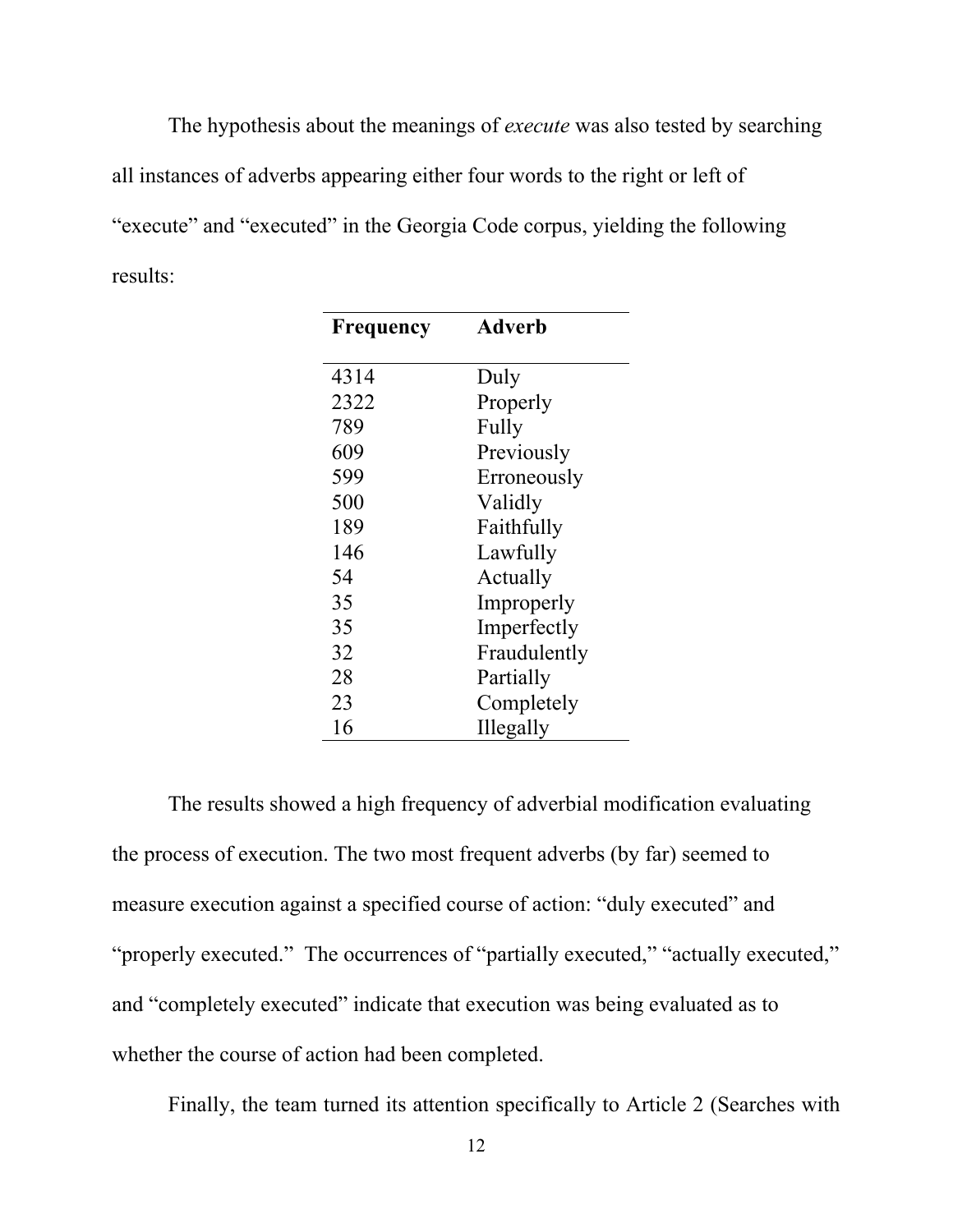Warrants) of Chapter 5 (Searches and Seizures), Georgia Code Title 17 (Criminal Procedure). Article 2 (Searches with Warrants) has fourteen sections (including OCGA § 17-5-25). *Execute* appears frequently in Article 2; 24 instances were found. In contrast to the predominance of *execute* (S) in the overall Georgia Code, *execute* in Article 2 never referred to "sign a document." Instead, throughout Article 2, the verb "issue" and the noun "issuance" are consistently used to describe the act of making a warrant legally enforceable by signature (of a judge or magistrate), as illustrated by the text of OCGA § 17-5-25 itself:

The search warrant shall be executed within ten days from the time of issuance. … Any search warrant not executed within ten days from the time of issuance shall be void and shall be returned to the court of the judicial officer issuing the same as "not executed." (emphasis added)

The research team found a perfect fit between the hypothesis derived from evidence of ordinary meaning found in COHA -- that "executed" meant carried out a previously specified course of action when not referring signing or putting to death – and every use of *execute* in Article 2.7

<sup>&</sup>lt;sup>7</sup> Because some provisions of Article 2 have been amended or added since 1966, not all the data from this small corpus is limited to the period of 1950-1979.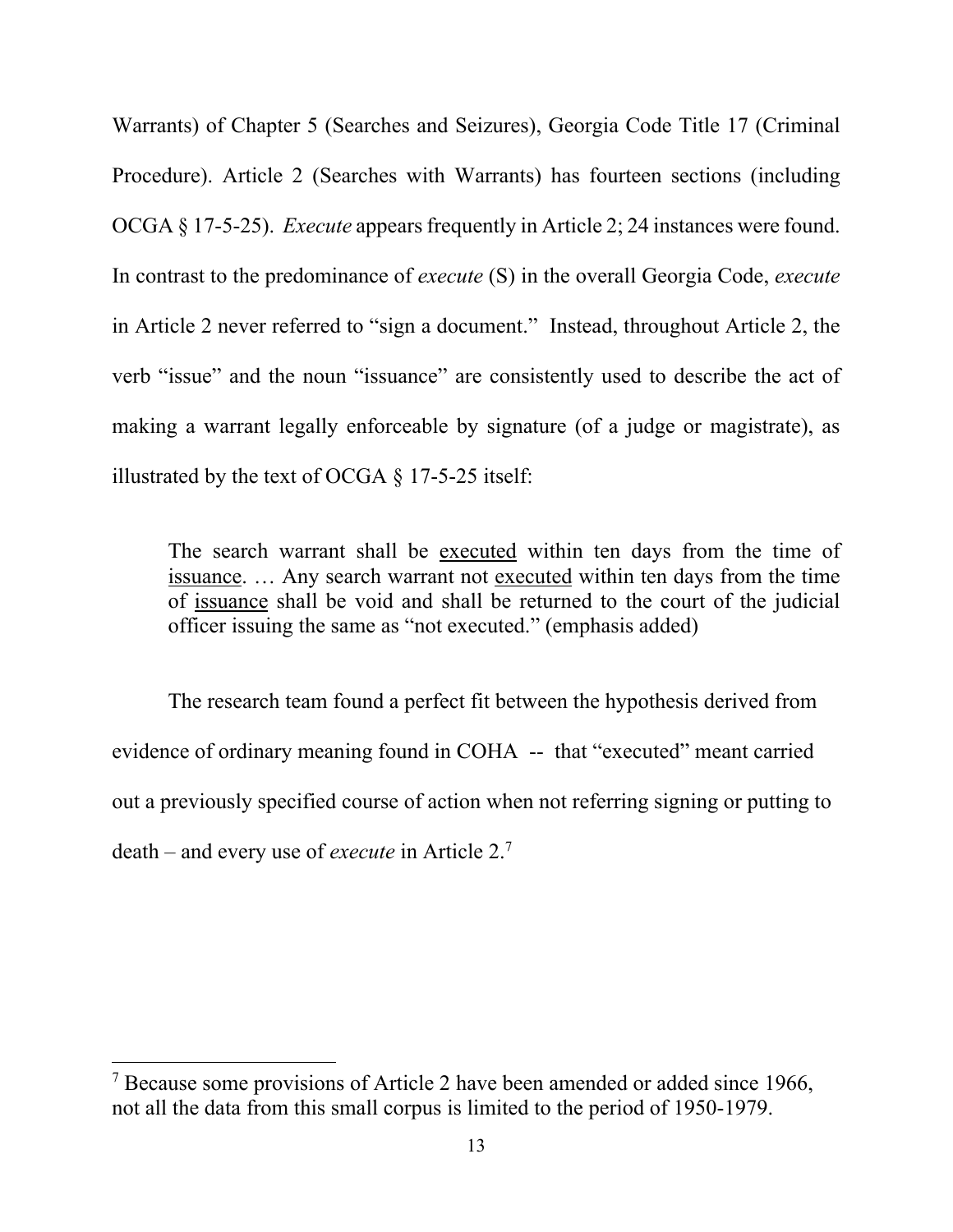Distribution of the meanings of *execute*

|             | <b>COHA</b>     | <b>GA Code</b> | <b>Article 2</b> |
|-------------|-----------------|----------------|------------------|
| Signed      | 27/635(4%)      | 265/359 (74%)  | 0/24(0%)         |
| Carried out | $608/635(96\%)$ | 94/359(26%)    | $24/24(100\%)$   |

 OCGA § 17-5-23 makes clear that a warrant is an order directed to an officer to carry out the course of action specified in that section by "execut[ing] the same":

 "The search warrant shall command the officer directed **to execute the same** to search the place or person particularly described in the warrant and to seize the instruments, articles, or things particularly described in the search warrant." (emphasis added)

The specified course of action, underlined above, closely tracks the Fourth Amendment requirement that "no Warrant shall issue … [unless] particularly describing the place to be searched, and the persons or things to be seized."

 Other provisions of Article 2, when read together, indicate that execution of a warrant involves both an initial search and a subsequent seizure of "the instruments, articles, or things particularly described" in the warrant.

This provision from OCGA 17-5-21 authorizing a university police officer to execute a warrant beyond the officer's campus arrest jurisdiction makes clear that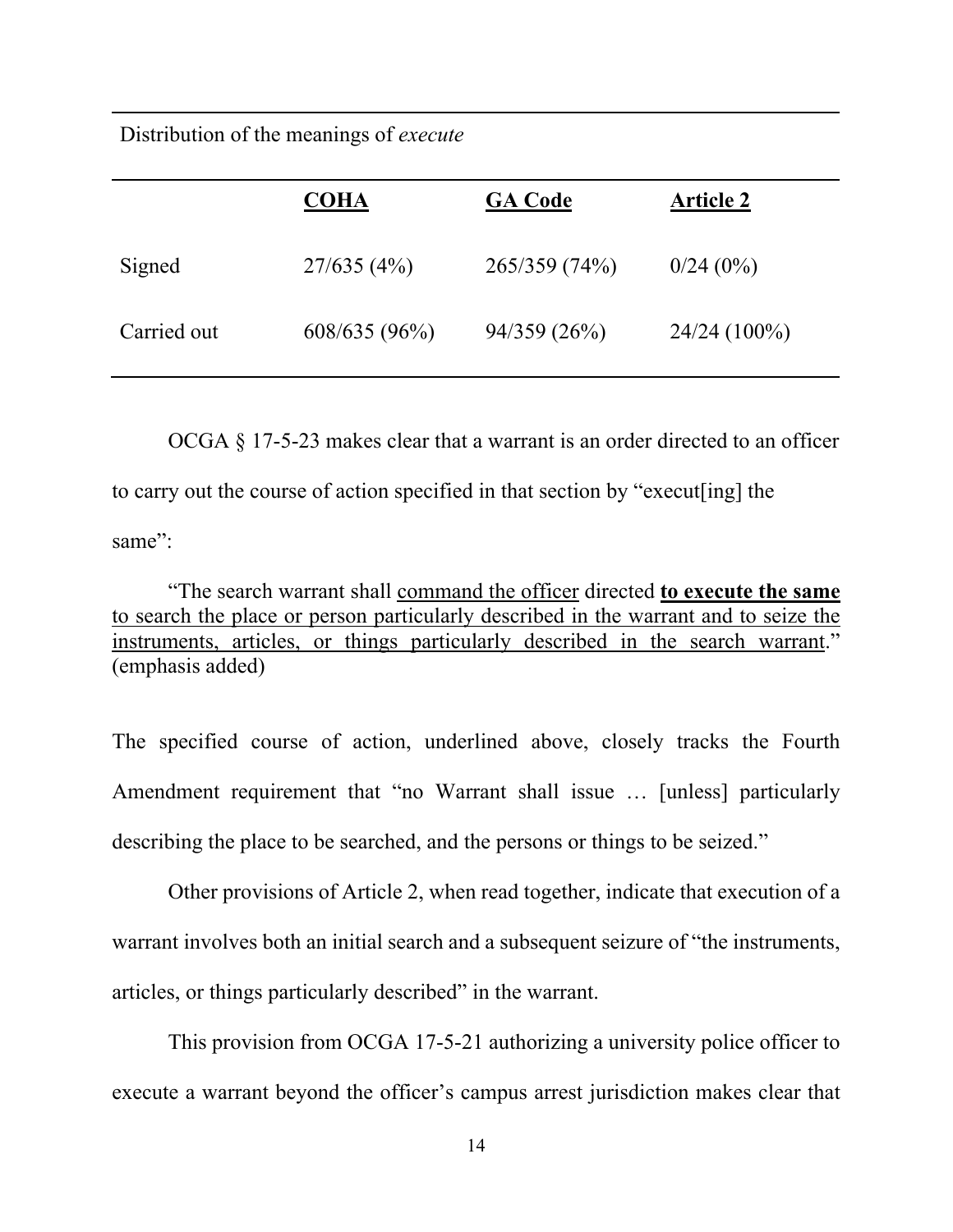conducting a search is a component of execution:

"with respect to the execution of a search warrant by a certified peace officer employed by a university, college, or school, which search warrant will be executed beyond the arrest jurisdiction of a campus policeman pursuant to Code Section 20-3-72, the execution of such search warrant shall be made jointly by the certified peace officer employed by a university, college, or school and a certified peace officer of a law enforcement unit of the political subdivision **wherein the search will be conducted**." OCGA 17-5-21(d) (emphasis added)

 However, the search for "the instruments, articles, or things particularly described" in the warrant is only preliminary to what OCGA §17-5-25 itself describes as the execution of the warrant: the seizure of "the instruments, articles, or things particularly described" in the warrant after a successful search:

### **§ 17-5-25. Execution of Search Warrants**

"… If the warrant is executed, the duplicate copy shall be left with any person from whom any instruments, articles, or things are seized; or, if no person is available, the copy shall be left in a conspicuous place on the premises from which the instruments, articles, or things were seized. ..." (emphasis added)

This provision indicates that a warrant is not executed until "the instruments, articles, or things particularly described" in the warrant have actually been seized, which is why the sentence begins, "If the warrant has been executed ..."

The expectation that execution of the warrant entails seizure of "the instruments, articles, or things particularly described" in the warrant also seems to underly this subsequent provision requiring an inventory of what the "officer executing the warrant" has seized.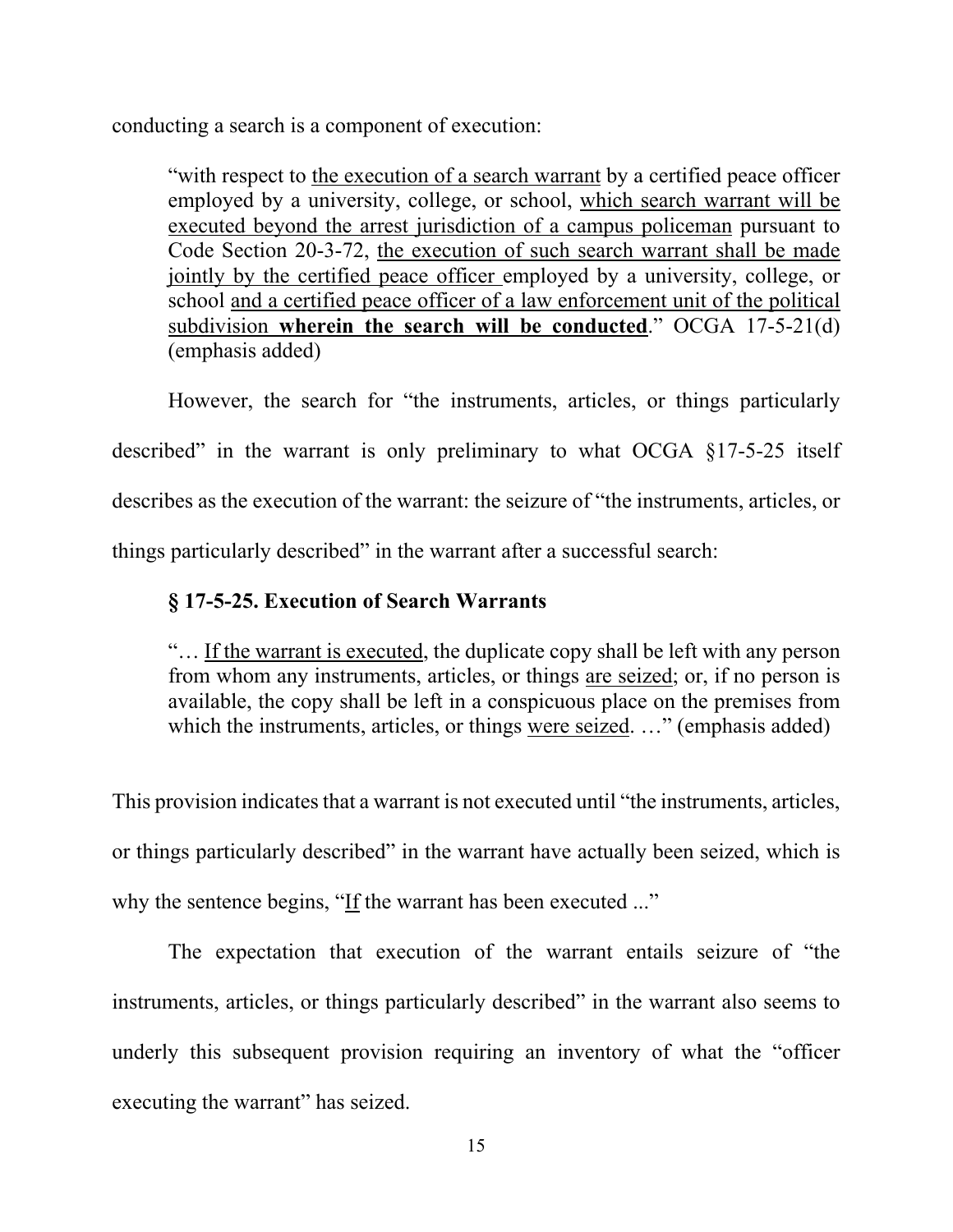#### **§ 17-5-29. Return to court of things seized**

"A written return of all instruments, articles, or things seized shall be made without unnecessary delay before the judicial officer named in the warrant or before any court of competent jurisdiction. An inventory of any instruments, articles, or things seized shall be filed with the return and signed under oath by the officer executing the warrant." (emphasis added)

### **Cell Phone Searches and the Fourth Amendment Protection Of "Papers"**

 The research team agrees with the analogy in the State's brief between the cell phone in this case and a box that law enforcement has probable cause to believe contains papers that would be evidence that a crime has been committed. Brief at 16. However, both the team's analysis above of the meaning of "executed" and the research results below about the meaning of search and seizure in relation to papers in the Fourth Amendment are inconsistent with the State's position that the warrant in the case was executed when the State seized (or continued to seize) the cell phone. The team's analysis also is inconsistent with Appellant's position that the warrant would have been executed by the act of imaging the data on the phone without further action being taken.

 The warrant issued January 18, 2018 clearly stated the course of action to be taken in order for the warrant to be executed: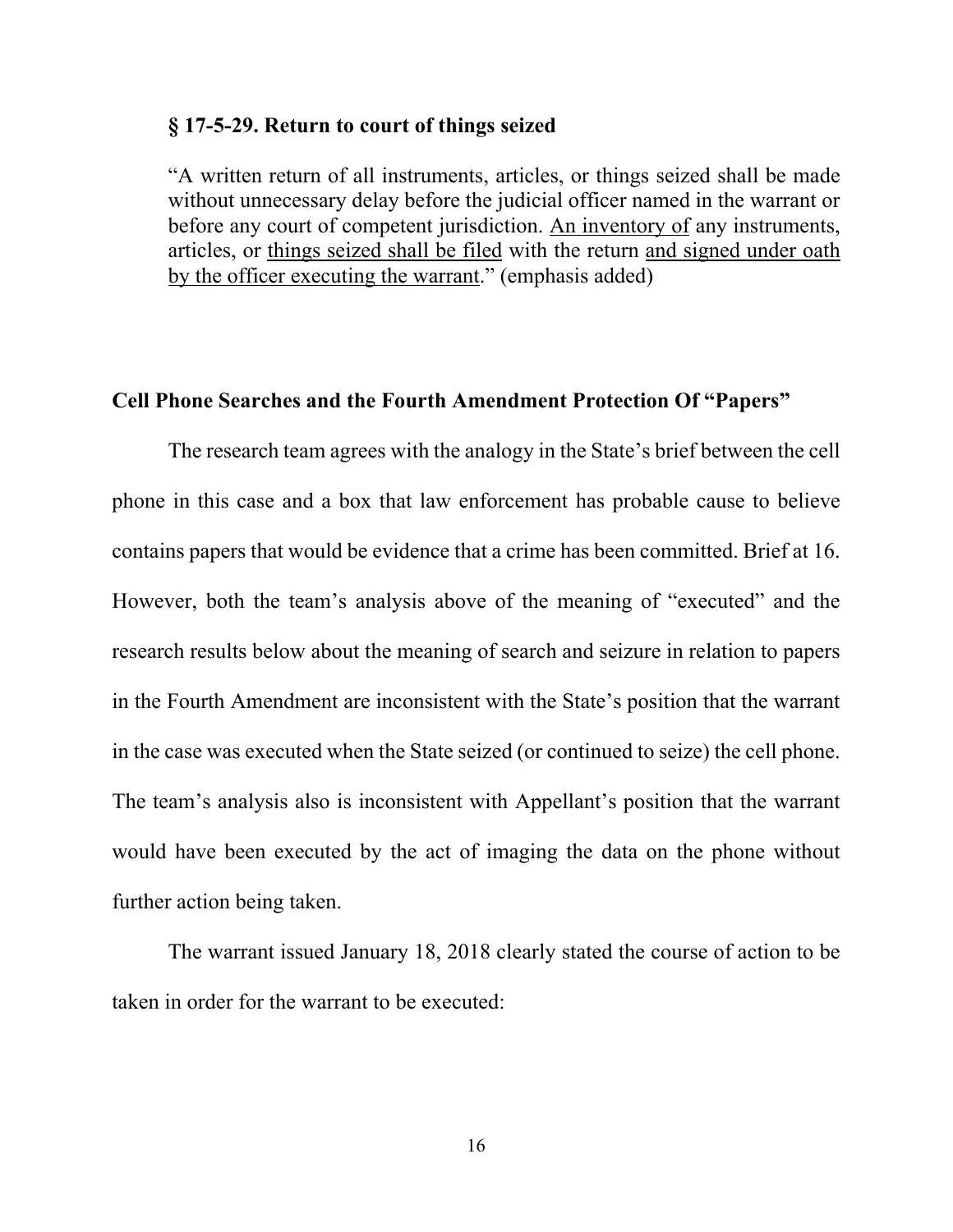| The list of certain property, items, articles, instruments to be searched for and seized are located in |
|---------------------------------------------------------------------------------------------------------|
| Cobb County, Georgia and are specifically described as follows:                                         |

Apple iPhone documented on PCR284756 for evidence of the criminal activity outlined herein, felony murder and aggravated ssault, to include text messages, phone call logs IP logs, Wi-Fi logs, photographs of victim and accused, video of victim and cused, marketing business documents, communication with other people leading up to and the day of the incident, any information about firearms and firearm accoutrements, maps, driving directions, and online chats and any other information related to this incident.

The foregoing described property, items, articles, instruments and person(s) to be searched for and selzed constitute evidence connected with the foregoing listed crime(s) and is/are; (O,C,G,A, 17-5-21)

- $\boxtimes$  designed for use in the commission of the crime(s) herein described.
- $\boxtimes$  intended for use in the commission of the crime(s) herein described.
- M has/have been used in the commission of the crime(s) herein described.
- $\Box$  stolen property;  $\Box$  embezzled property:
- $\Box$  contraband, the possession of which is unlawful.
- $\boxtimes$  tangible evidence of the commission of the crime(s) set forth above.
- a person who has been kidnapped in violation of the laws of this state or who has been kidnapped in another jurisdiction and is now concealed within this state.
- $\Box$  a human fetus;  $\Box$  a human corpse.
- $\Box$  a person for whome an arrest/fugitive warrant has been issued. (Brown v. State, 240 Ga. App. 321
- $\boxtimes$  other: digital information contained within device

You are hereby commanded to immediately search the above described premises/person(s), for the above list of specifically described person(s), property, items, articles, instruments and making the search at any time of the day or night and if any of the above-listed person(s), property, items, articles, and instruments can be found to seize them. You shall leave a copy of this warrant and a receipt listing any person(s), property, items, articles, and instruments seized. A written inventory, signed under oath by the officer executing this search warrant,

listing the person(s), property, items, articles, and instruments seized shall be prepared without unnecessary delay and shall be returned to me or to any judicial officer of this court. (O.C.G.A. 17-5-29)

The officer(s) executing the warrant were commanded to search for "evidence

connected with the crime" by searching the specified iPhone for such evidence in

the form of text message, phone call logs, online chats, and other digital information

believed to be "contained within the device."

The course of action specified by this warrant is directly analogous to how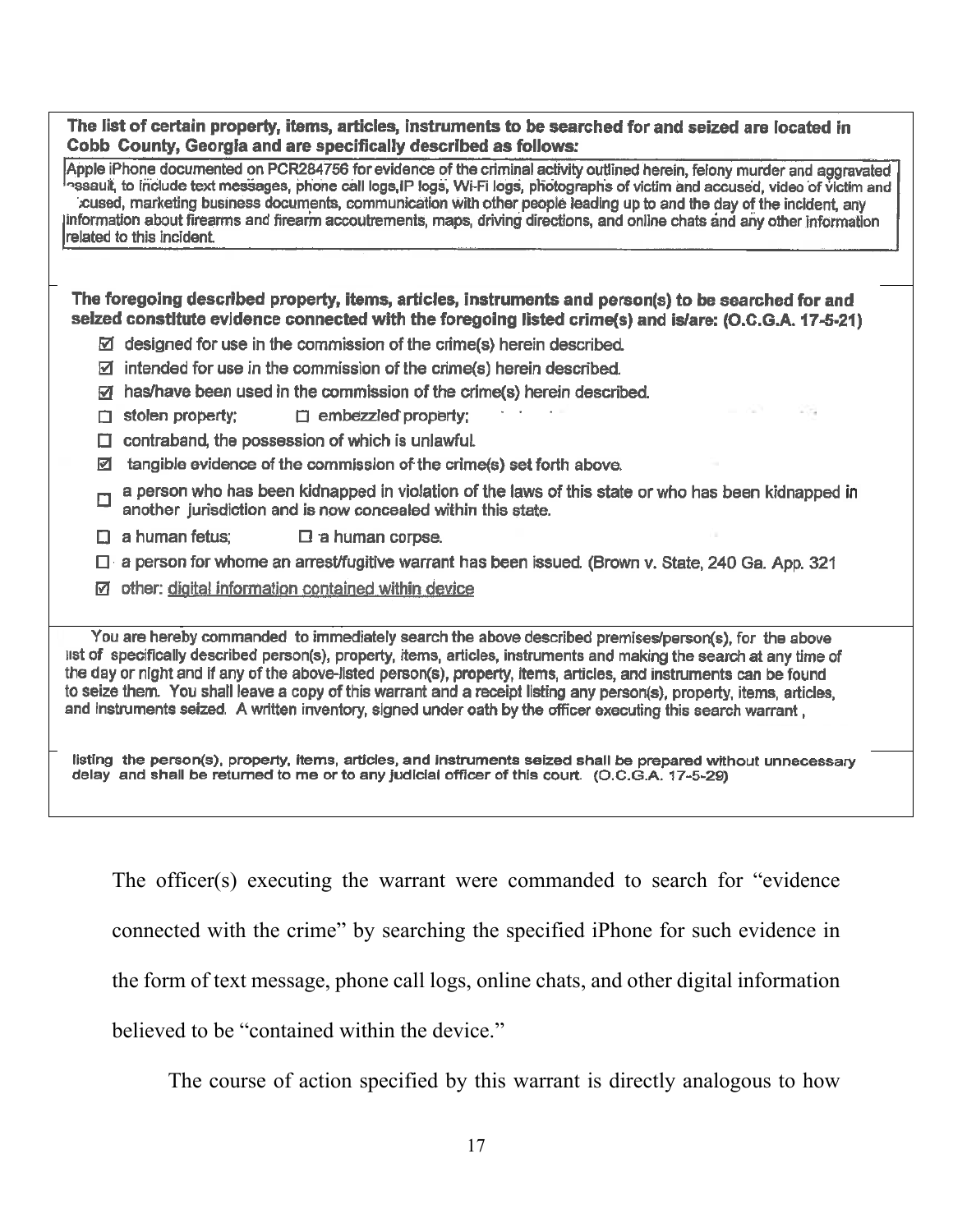Americans in the Founding Era applied the words "search" and "seizure" in reference to papers. Indeed the famous John Wilkes search warrant case $8$  in the Founding Era specifically involved the following steps:

- 1) King George III requested issuance of a warrant to find out who had authored and/or published a pamphlet that he considered to be seditious libel and specifically authorized the seizure of papers.
- 2) Agents executing the warrant entered the house of John Wilkes and conducted a search for papers that would show Wilkes was the author of the pamphlet.
- 3) The agents encountered a locked cabinet that they suspected contained the kind of papers they were looking for.
- 4) The King's Secretary of State was consulted and he instructed the agents to engage a locksmith to break open the box.
- 5) Papers were found within the box and the agents took all the papers, including "a pocket-book of Mr. Wilkes", put them all in a sack and delivered them to the Secretary of State.
- 6) When Wilkes asked for return of his papers, the Secretary of State wrote

<sup>8</sup> *See* Clark D. Cunningham, Apple and the American Revolution: Remembering Why We Have the Fourth Amendment, 126 YALE LAW JOURNAL FORUM 218, 221- 224, 226 (2016), available at https://www.yalelawjournal.org/forum/apple-andthe-american-revolution-remembering-why-we-have-the-fourth-amendment-1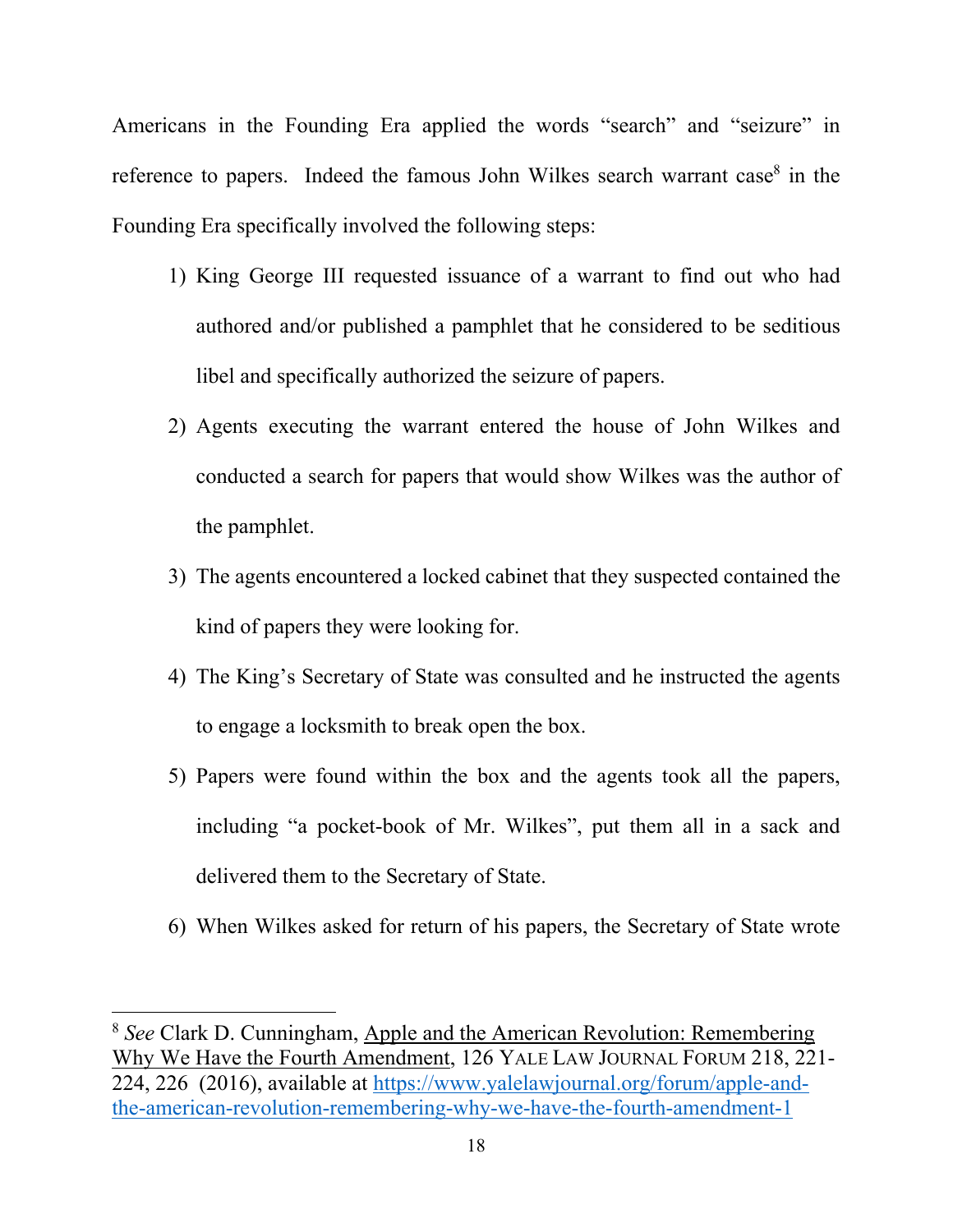back that "such of your papers as do not lead to your guilt, shall be restored to you. Such as are necessary for that purpose it was our duty to turn over to those who office it is to collect the evidence and manage the prosecution against you."

As illustrated by the Wilkes case, persons in the Founding Era understood that there was an important difference between searching for papers and subsequently searching papers after they were seized.

 In the Wilkes case, the agents did not know if the locked cabinet contained the incriminating documents that the King's warrant had commanded them to find. The warrant was not executed until the locksmith opened the cabinet and then officials serving the Secretary of State subsequently examined the papers transferred to the sack and delivered to them. To apply the State's analogy, the officer charged with executing the warrant in this case had done nothing more than seize a locked box within the 10 days after the warrant was issued. He did not even know if the cell phone contained any of the evidence of a crime that he was commanded to search for. The cell phone itself was not searched until its digital contents were "read" over a year later, at which point only data found to be evidence of the crime could lawfully be seized under the warrant.

The research team's linguistic analysis of the original public meaning of the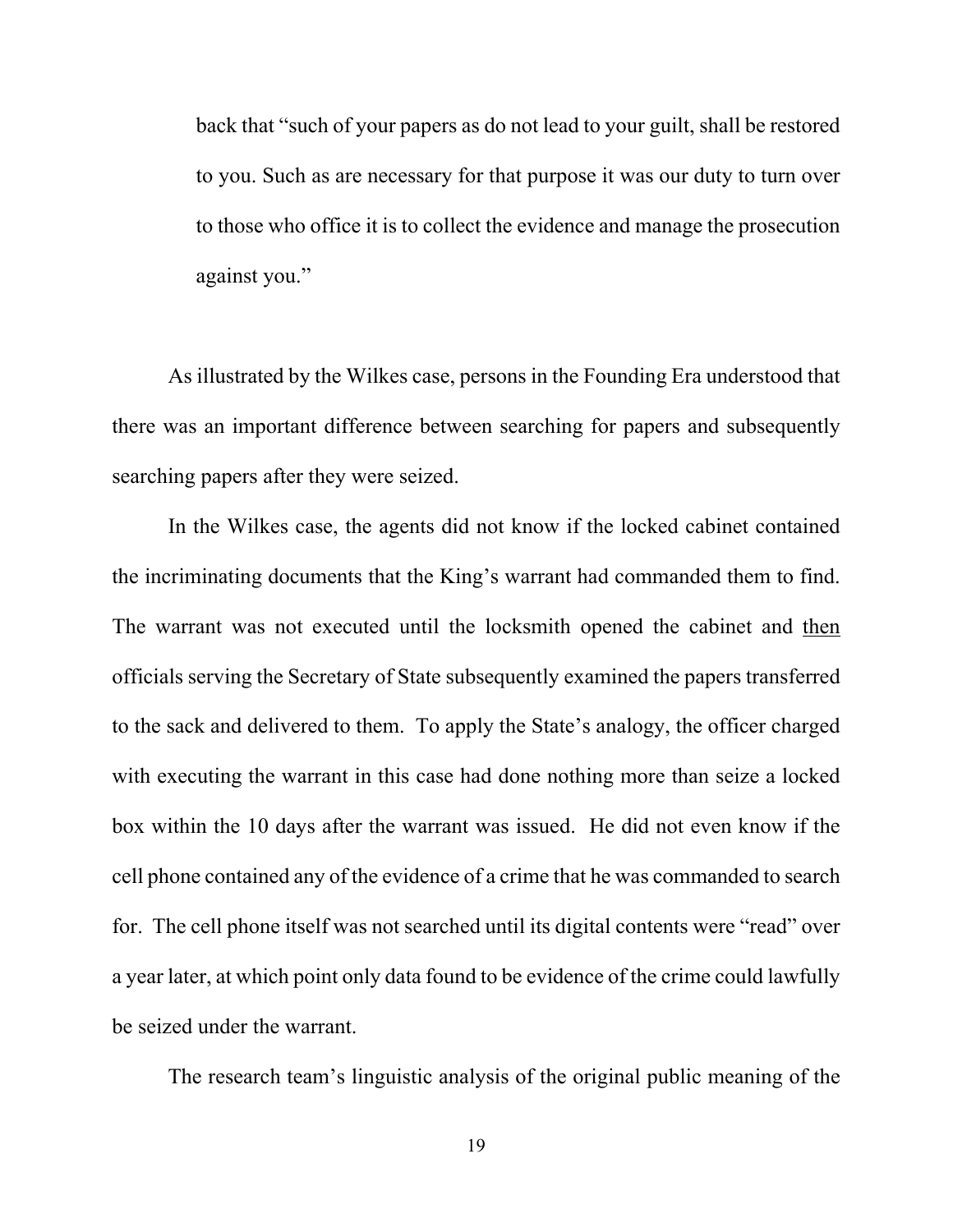Fourth Amendment in the Founding Era begins by addressing a possible reading of the State's position: that there is no difference between seizing a cell phone and searching it.

### *Search* **and** *Seizure* **were Closely Related but Distinct Terms**

 The Corpus of Founding Era American English (COFEA) contains 126,394 documents and 136,860,326 words written by Americans in the time period starting with the reign of King George III in 1760 and ending with the death of George Washington in 1799.<sup>9</sup> The texts from this corpus cover a wide range of written material: e.g. letters, diaries, newspapers, non-fiction books, fiction, speeches, debates, court decisions, and statutes. The majority of the texts come from the following sources: The National Archive Founders Online; William S. Hein & Co., HeinOnline; Text Creation Partnership (TCP) Evans Bibliography (University of Michigan); Elliot's Debates; Farrand's Records; and the U.S. Statutes-at-Large from the first five Congresses. Clark D. Cunningham & Jesse Egbert, Using Empirical Data to Investigate the Original Meaning of "Emolument" in the Constitution**,** 36 Georgia State Law Review 465, 474-75 (2020)**,** available at https://readingroom.law.gsu.edu/gsulr/vol36/iss5/6.

The first use of COFEA was to investigate whether "search" and "seizure"

<sup>99</sup> Corpus of Founding Era American English available at https://lawcorpus.byu.edu/ .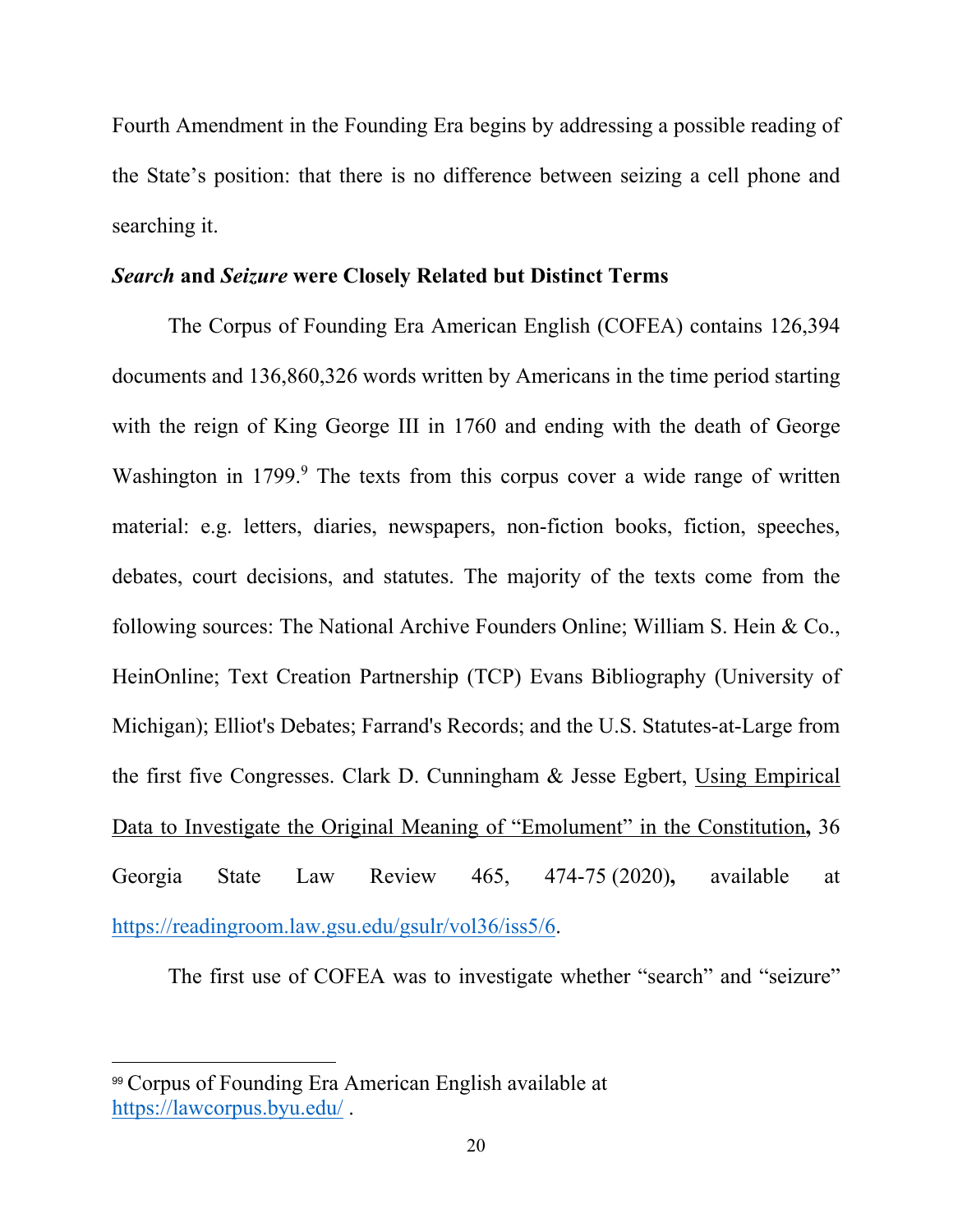were used synonymously in the Founding Era. The methodology searched for all examples in COFEA where variations on the word "search" (e.g. search, searches, searched, searching – hereinafter *search*) appeared within four words to the left or right of variations of the word "seize" (e.g. seize, seized, seizing, seizure – hereinafter *seize*) and vice versa. The COFEA software provides a Mutual Information Score, a Z-Score which shows the degree of relatedness between the words and a Log Likelihood showing how likely it is that the co-occurrence is not random. All three measures showed that *search* and *seize* frequently occurred near each other in non-random ways:

| search w/in 4 words of Z-SCORE |          | <b>LOG LIKELIHOOD</b> | <b>MI</b> Score |
|--------------------------------|----------|-----------------------|-----------------|
| <b>Seizeing</b>                | 67.6632  | 15.1334               | 9.1612          |
| <b>Seizures</b>                | 273.9866 | 482.8098              | 8.0274          |
| <b>Seizure</b>                 | 116.9816 | 365.1027              | 5.5386          |
| <b>Seize</b>                   | 107.342  | 418.1607              | 4.9800          |
| <b>Seiz</b>                    | 13.9508  | 14.4441               | 3.6338          |
| <b>Seizing</b>                 | 24.0419  | 43.2178               | 3.6195          |
| <b>Seized</b>                  | 38.2264  | 151.6893              | 2.9743          |
|                                |          |                       |                 |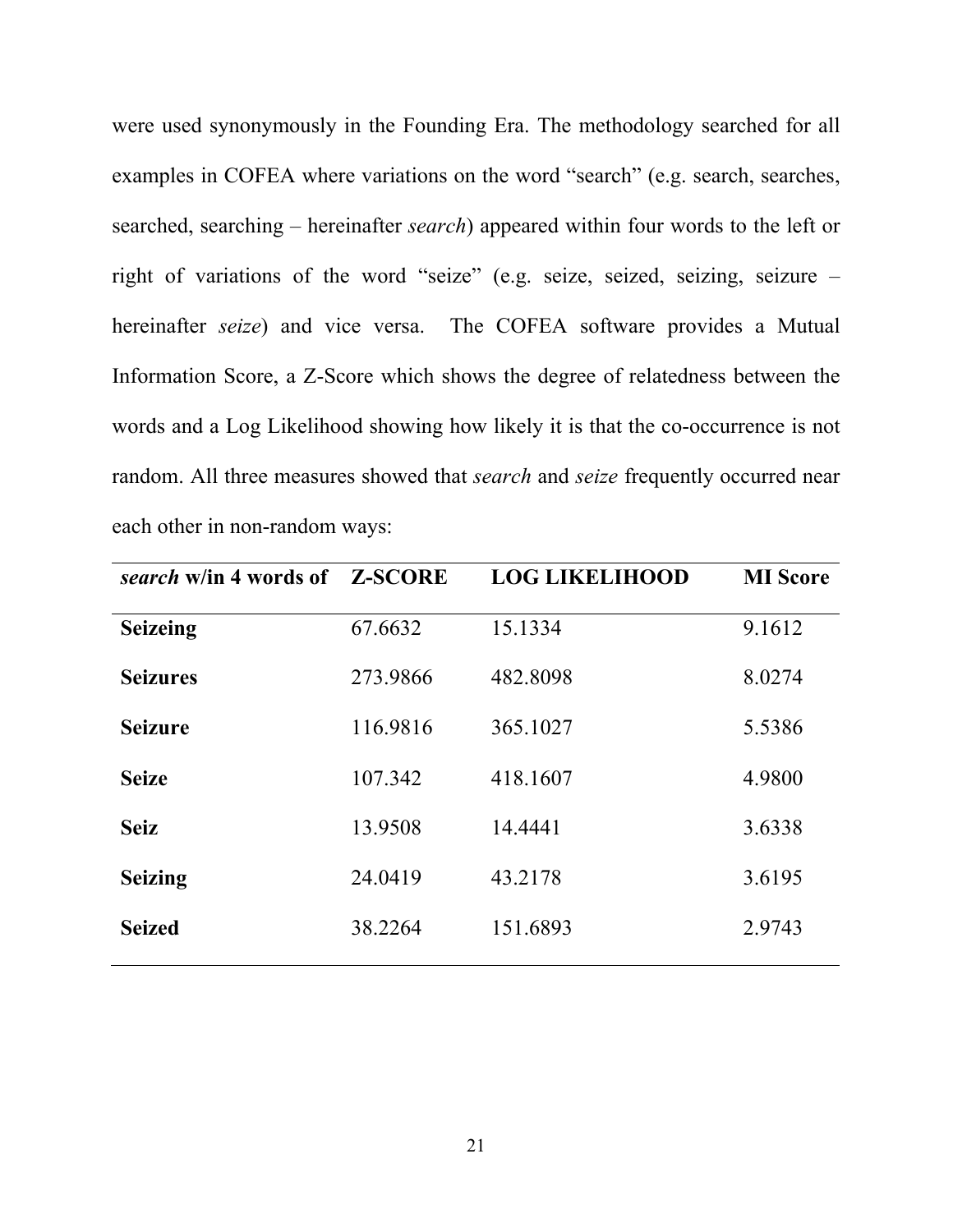| seize w/in 4 words of | <b>Z-SCORE</b> | <b>LOG LIKELIHOOD</b> | <b>MI</b> Score |
|-----------------------|----------------|-----------------------|-----------------|
| <b>Searches</b>       | 202.6015       | 439.675               | 7.1576          |
| <b>Searchers</b>      | 88.4232        | 114.1798              | 6.6145          |
| <b>Search</b>         | 119.1401       | 717.6853              | 4.3676          |
| <b>Searched</b>       | 35.442         | 77.2777               | 3.9956          |
| <b>Searching</b>      | 20.7541        | 44.3883               | 2.9891          |

 The high likelihood that *search* and *seize* would occur in the same context is a strong indication that the words had related but different meanings in the Founding Era.

### **Search Found to have Special Meanings in Relation to Papers**

The team next analyzed the entire COFEA data base for uses of *search* and *seize* that appeared to be associated with "paper or papers" (*paper*).10 Fifty instances were found using *search* with reference to *paper*. In nine cases *search* was used as a noun; in the other 41 instances it was used as a verb. There were approximately twice as many instances of *seize*: 102 cases, most of which presented *seize* as a verb.

The team found a number of cases indicating that *seizing* was only a first step,

<sup>10</sup> The analysis retrieved every case where *paper* appeared within four words to the left or four words to the right of *search* or *seize*.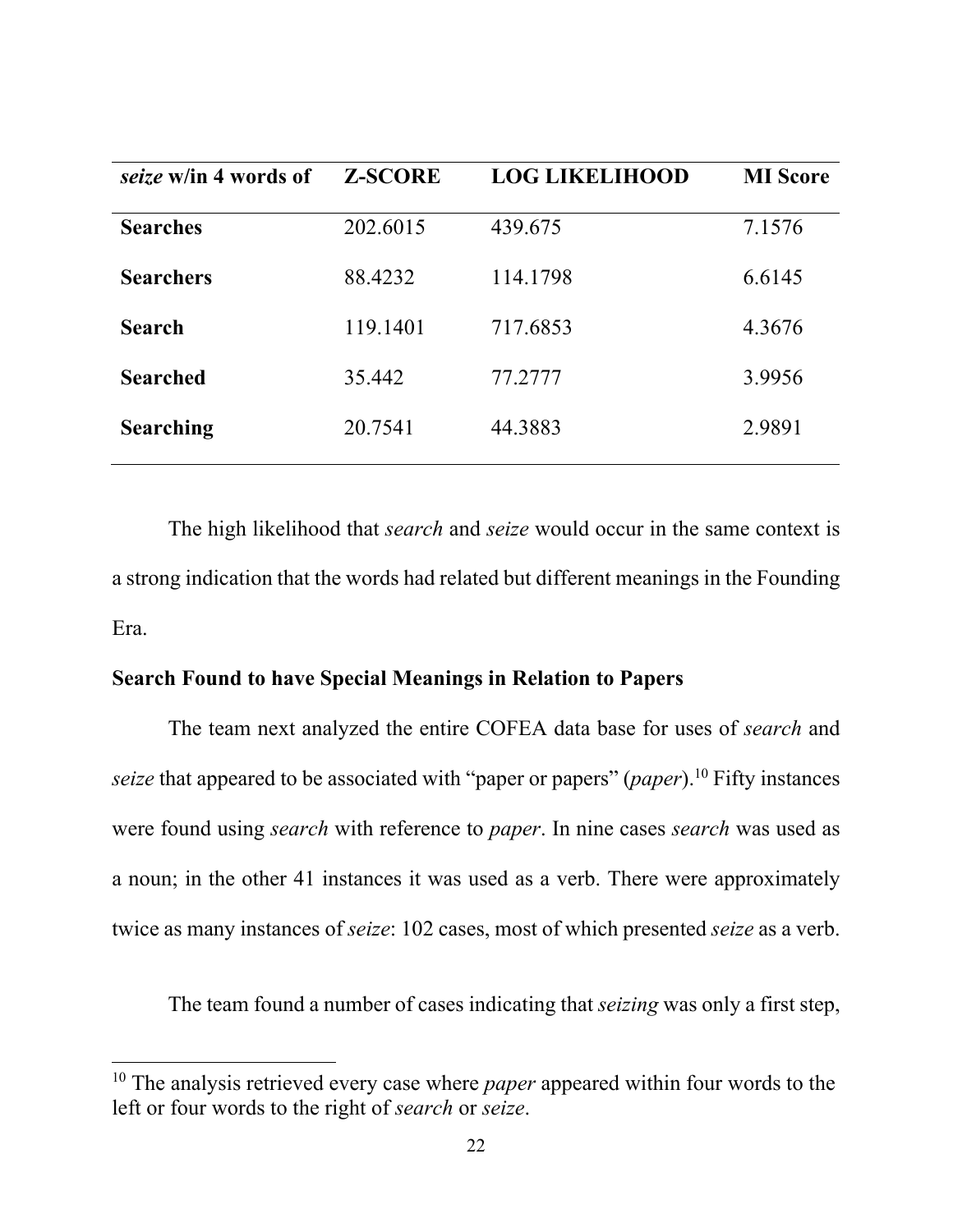followed by reading the papers that had been seized.

In two consecutive letters written by Thomas Digges to Benjamin Franklin,

the writer used the phrase "seized and examined" in reference to papers:

"Sept. 4, 1779 … Capt Hutchins was taken up last Sunday at a fr[ien]ds['] house n[ea]r Leatherhead, his papers all seiz[e]d [and] has had three or four close examinations as to accomplices. … Since these examinations others have been taken up & their papers seiz[e]d & examin[e]d, particularly a Miss Stafford, and a Clerk of Mr Neaves who it is said lately came from Paris." To Benjamin Franklin from Thomas Digges, 4 September 1779," 30 Papers of Benjamin Franklin 290-93 (Barbara B. Oberg ed. 1993), available at https://founders.archives.gov/documents/Franklin/01-30-02-0231. (emphasis added)

"Sept. 6, 1779 … Mr. Peisley (who is generally suspected to have turn[e]d informer) has been discharge[e]d on condition of appearing an Evidence ag[ains]t. him [Captain Hutchins], and Mr. Bundy yet remains a prisoner. As the papers of these three mention[e]d other names, some other people have been taken up, their papers seizd and examind. &c. Mr. Neaves books & papers have undergone this fate" To Benjamin Franklin from Thomas Digges, 6 September 1779," 30 Papers of Benjamin Franklin 301-305 (Barbara B. Oberg ed. 1993), available at https://founders.archives.gov/documents/Franklin/01-30-02-0239 (emphasis added).

The team further noted that Digges apparently used "have been examined"

interchangeably with "have been searched" in reference to "papers" in the first letter

to Franklin.

 $\ldots$  all others have been taken up & their papers seiz[e]d & examin[e]d, particularly a Miss Stafford, and a Clerk of Mr Neaves who it is said lately came from Paris; all Neaves['] books and papers have been search[e]d, & they seem to be going onto the seizure of all papers of Persons who appear by the above correspondencies to have any connexion or intercourse with the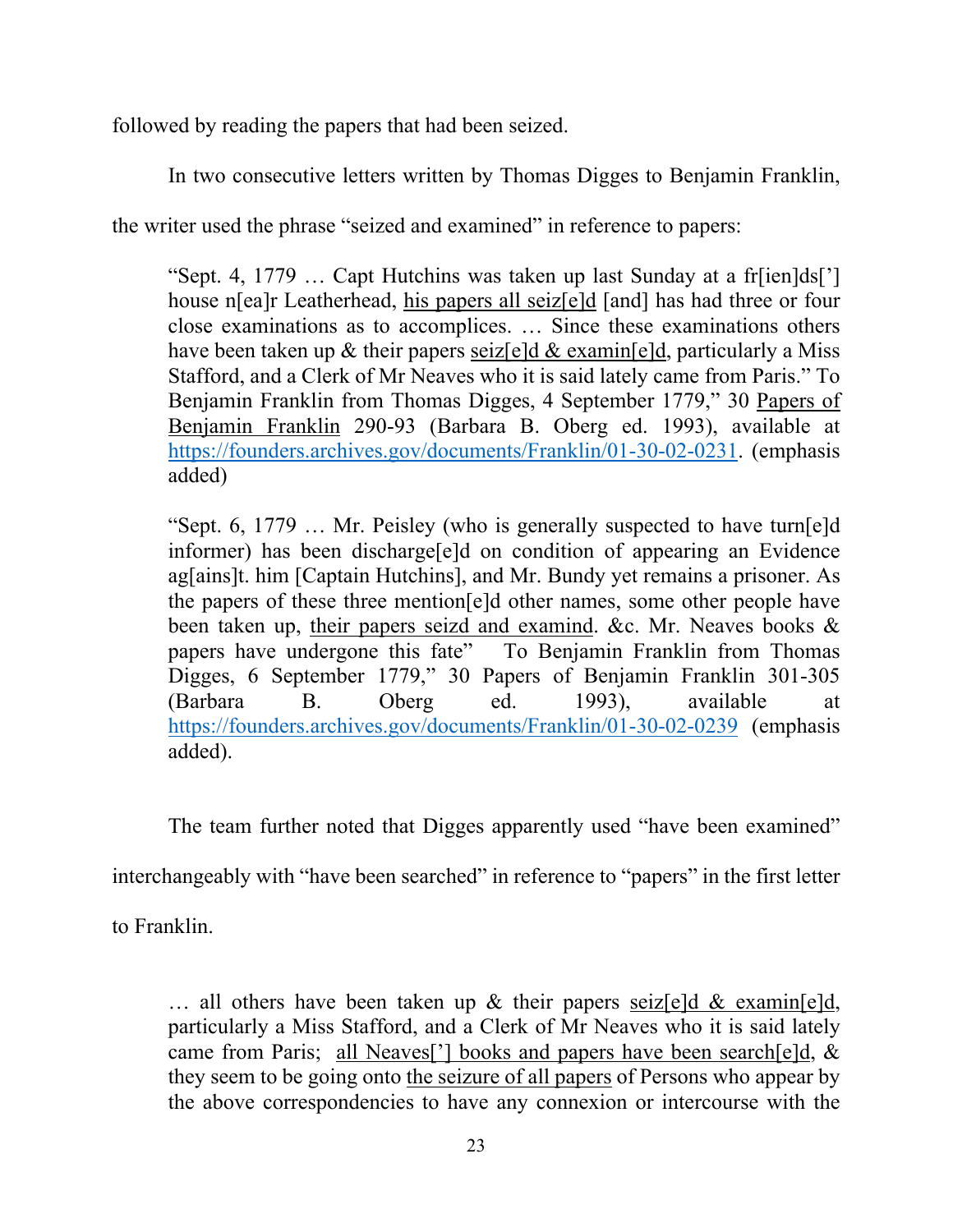partys, so that every person may suffer whose names have been imprudently used. Two friends of S W in Wimpole and Marybon street may have their papers search[e]d, from meerly having their names (I mean the former) imprudently mention[e]d in these correspondencies".

Other examples that expressed seizing a paper as only a first step used "peruse" rather than "examine" to describe the next step.

"He eagerly seized the paper, and retiring into an adjoining chamber, he perused its contents with increased amazement and agitation."

"I seized the paper with an intention to peruse it."

As the team examined lines like these examples using *search* in relation to

papers, they developed the hypothesis that *search* had two different meanings, which

the team categorized as:

 $\blacksquare$  Looking for specific papers  $(P)$ 

 $\blacksquare$  Looking for information (I)

The (P) meaning was much more common when *search* was used as a noun, and was also more common when *search* was used as a verb.

### **Table \_**

*The Meanings of Search + Papers*

|                                | <i>Search</i> (noun) + <i>Paper</i> | <i>Search</i> (verb) + <i>Paper</i> |
|--------------------------------|-------------------------------------|-------------------------------------|
| Looking for specific<br>papers | 8/9(89%)                            | 24/41 (59%)                         |
| Looking for information        | $1/9(11\%)$                         | 17/41(41%)                          |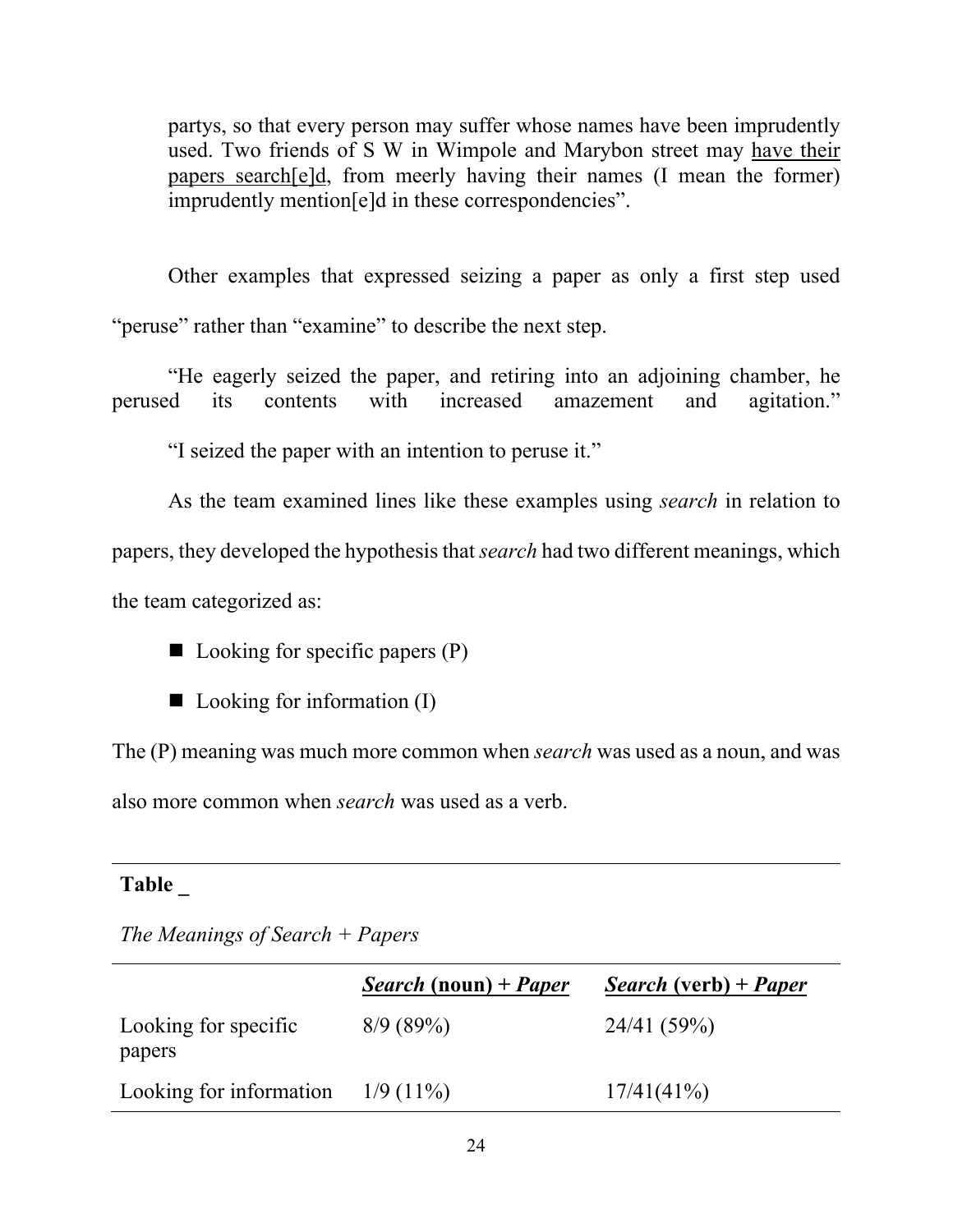When *search* was followed by "for," the meaning was likely to be (P), indicating that the immediate object of the search was a physical paper or set of papers, as illustrated by this correspondence from the Washington archives:

"[To George Washington] August 23d 1784 … an occasion has occur'd which obliges me to request that you'l be so good to look into my Deeds and over all my Papers (if they remain in your hands) for the Lord Proprietor[']s discharge, for all arrears of Quit rents which He gave me. …. The importance of this small Scrip of paper will I trust plead my excuse for the trouble I am necessitated to give when I inform you that Mr G. Nicholas writes me that a demand has been made … for the arrears of Quit rents of all the Lands myself and Family hold" From George William Fairfax to George Washington, 3 The Papers of George Washington, Confederation Series, 51-55 (William Wright Abbot ed. 1994), available at https://founders.archives.gov/documents/Washington/04-02-02-0050 (emphasis added).

"[From George Washington]  $30<sup>th</sup>$  June 1785 ... I proceeded to a diligent search for the paper requested in your favor of the 23d of August last year, & after examining every bundle, & indeed despairing of success, it occurred to me that your Acco[un]t with Lord Fairfax might afford some clue by which a discovery of it might be made; & in looking in your ledger for an index, I found the receipts pasted on the cover of the Book." From George Washington to George William Fairfax, 3 The Papers of George Washington, Confederation Series, 87-92 (William Wright Abbot ed. 1994), Available at https://founders.archives.gov/documents/Washington/04-03-02-0080 (emphasis added).

However, "*search papers*" could also mean reading or examining a paper or papers looking for information, as illustrated in the letters to Franklin quoted above and in this letter to George Washington in response to his request for genealogical information about his family: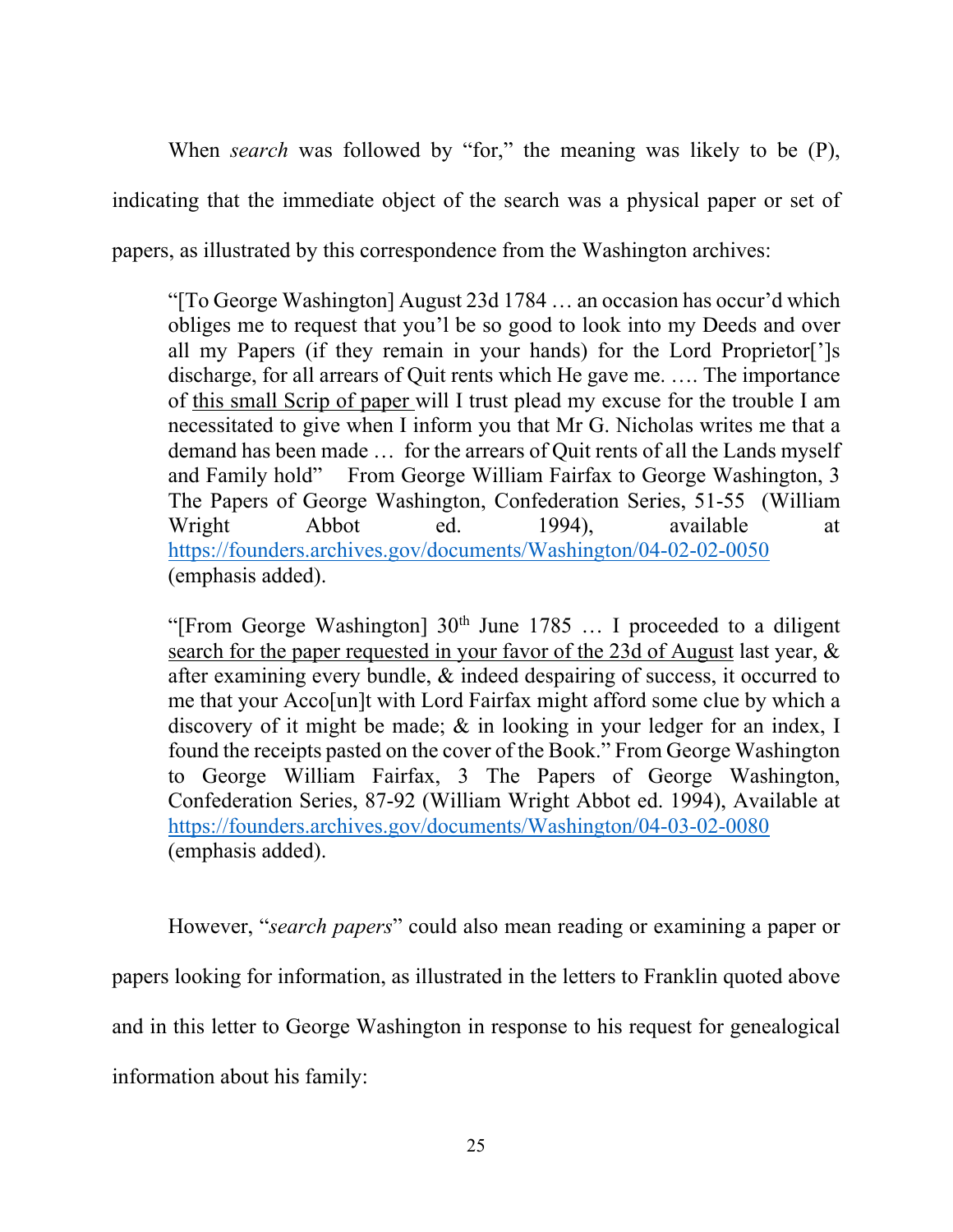"I search'd over every old paper in my possession, but cou'd find nothing that cou'd give any information relative to the subject required, further than the Will of Laurence Washington .... I found the Will of Mrs Warner ... but as that did not relate to the family … I shall not inclose it." To George Washington from Hannah Fairfax Washington, 9 April 1792, 10 The Papers of George Washington, Presidential Series 240-42 (Robert F. Haggard & Mark A. Mastromarino eds. 2002), available at https://founders.archives.gov/documents/Washington/05-10-02-0139 (emphasis added)

The case of John Wilkes shows that, because *search* could mean both search

(P) and search (I), a warrant could authorize a search (P) for papers that leads to

seizure of papers and then a subsequent search (I) of the seized papers. The same

sequence is described in this account of impeachment proceedings against Senator

William Blount:

"The committee … received … a trunk belonging to William Blount, containing a number of papers, which had been seized in pursuance of a resolution of the Senate, authorizing its committee to send for persons and papers. From these papers a selection had been made by the committee of the Senate; and the House, having made a further selection of such as appeared to them to be connected with the object of their appointment, returned the residue to the order of William Blount." Annals of the Congress of the United States 1st Congress, 1st Session.

Respectfully submitted,

Clark D. Cunningham 201979 85 Park Place NE Atlanta, GA 30303

 $\mathcal{L}_\text{max}$ 

Counsel for Amici Curiae Law-Linguistics Research Team